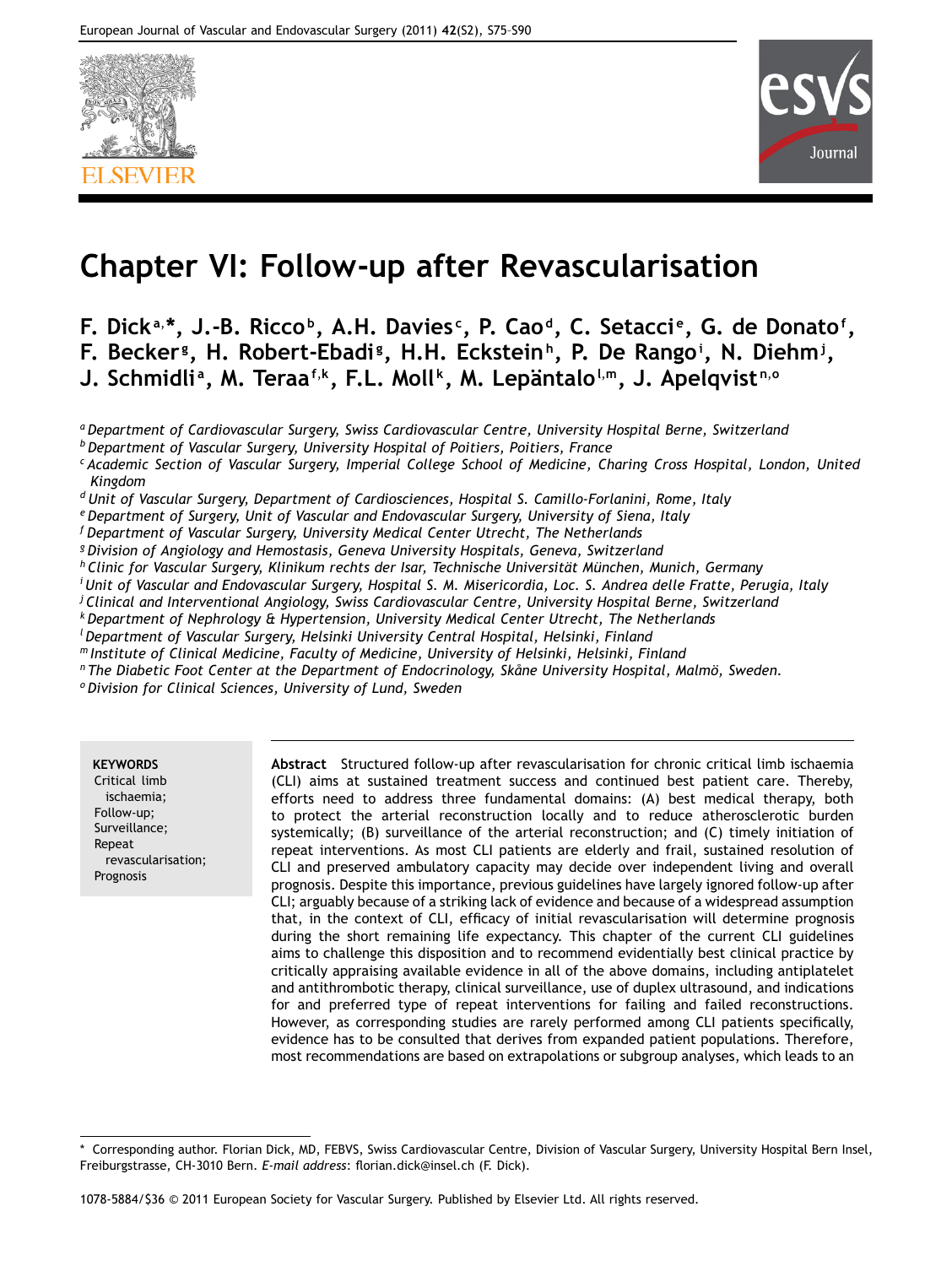almost systematic degradation of their strength. Endovascular reconstruction and surgical bypass are considered separately, as are specific contexts such as diabetes or renal failure; and critical issues are highlighted throughout to inform future studies. © 2011 European Society for Vascular Surgery. Published by Elsevier Ltd. All rights reserved.

# 1. Introduction

Follow-up after revascularisation for chronic critical limb ischaemia (CLI) should ensure not only best clinical results including survival, limb salvage and resolution of chronic CLI with sustained functional improvement and improved quality of life, but also timely amputation in case of failure and improved cost-efficiency by structured outcome analysis.1 Appropriate endpoints for assessment of these goals, however, are still used inconsistently, which handicaps comparisons.2

Follow-up after revascularisation needs to address three main issues: (A) best medical therapy, (B) surveillance of arterial reconstruction and (C) indication of repeat revascularisation or timely amputation. As patients with CLI are usually elderly and frail, preserved ambulatory capacity will often decide over independent living, but efforts at limb salvage need to be balanced realistically against the likelihood of continued independence. An associated challenge is the implementation of structured follow-up, which is difficult to achieve even in solid studies with rigorous recordkeeping.3 Most studies are retrospective and use inconsistent reporting standards, and only a few are stratified for presence of CLI. This explains why high-level evidence is scarce, particularly for follow-up after endovascular reconstruction;2 and why follow-up after revascularisation for CLI has largely been ignored in previous guidelines.<sup>4,5</sup>

#### Critical issue

There is a need for well-designed clinical studies evaluating follow-up strategies and indications for specific prognostic, diagnostic or therapeutic interventions during follow-up after revascularisation for CLI.

#### 2. Best medical care

Best medical treatment and smoking cessation advice are considered a mainstay of care for all vascular patients, even though this has not been explored specifically in the context of CLI. Monitoring of patient compliance is of paramount importance and an effective way to involve primary care providers into a general therapeutic concept.

#### 2.1. Best medical treatment and cardiovascular risk reduction

The evidence for best medical treatment and systemic cardiovascular risk reduction is addressed in Chapter III (Management of Cardiovascular Risk Factors and Medical Therapy, pp. S33–S42) and should be applied independently of the type of local revascularisation that has been achieved.

A post hoc analysis of the PREVENT III cohort<sup>6</sup> investigated the efficacy of statins, beta blockers and antiplatelet agents during follow-up in 1404 patients with CLI undergoing venous bypass grafting. Use of statins was independently associated with a statistically significant survival advantage at 1 year (HR 0.67; 95% CI 0.51-0.90;  $p = 0.001$ ), but none of the drug classes taken separately was associated with a better graft patency in this study. In contrast, daily use of statins in addition to acetylsalicylic acid (ASA) almost halved rates of both restenosis (42% vs. 22%) and lower limb amputation (21% vs. 11%) at 1 year after percutaneous transluminal angioplasty in patients with severe claudication or CLI. A similar favourable effect of statins on graft patency  $(OR\ 3.7; \ 95\% \, CI\ 2.1-6.4)$  and amputation rate  $(OR\ 0.34; \dots)$ 95% CI 0.15–0.77) has also been observed at 1.5 years after venous bypass grafting (70% CLI patients) in other studies.<sup>8,9</sup>

#### 2.2. Platelet inhibition and antithrombotic therapy

Venous grafts used as arterial bypass suffer the loss of their endothelial layer within days after implantation,<sup>10</sup> which triggers increased expression and exposure of tissue factor within the vein graft. The ensuing thrombogenic process is led primarily by the activated coagulation system, although activated platelets may also play a role.<sup>11</sup> In contrast, introduction of a prosthetic surface such as polyethylene terephthalate (PET), PTFE or endovascular stents initiates a thrombogenic process that is led predominantly by activated platelets.

This may explain consistent observations of a differential efficacy of antiplatelet vs. antithrombotic agents regarding prevention of thrombotic occlusion of vascular reconstructions, $11-13$  although none of these Cochrane meta-analyses was stratified for CLI. However, reconstructions for CLI can be assumed particularly prone to thrombotic occlusion due to low flow, suggesting that findings as shown in Table 1 remain pertinent to patients with reconstructed CLI.

#### 2.2.1. Surgical reconstruction

After lower limb bypass, antiplatelet treatment (i.e. ASA alone or in combination with dipyridamole) improves primary patency at 1-year follow-up.<sup>12</sup> However, the size of this effect differs when patients with prosthetic and venous grafts are considered separately. In patients with PTFE or PET bypass, antiplatelet drugs are more efficient and improve primary patency as early as 1 month after surgery with a durable effect thereafter. In contrast, patients with venous bypass benefit less from platelet inhibition and the effect becomes statistically significant only at 1-year follow-up.<sup>12</sup> Ticlopidine, another antiplatelet agent, may be more effective. In a multicentre RCT comparing ticlopidine vs. placebo, ticlopidine significantly improved primary venous graft patency rates at 6, 12 and 24 months but not at 3 months.<sup>14</sup>

In contrast, vitamin K antagonists (VKA) have a strong but time-limited protective effect occurring early on venous graft patency at 3 and 6 months, but disappearing at 1, 2 and 5 years.<sup>11</sup> Attempts to improve venous graft patency with heparin have produced conflicting results: although daily administration of 2500 international units (IU) of lowmolecular-weight heparin (LMWH) for 3 months after bypass surgery did not confer any benefit as compared to 300 mg ASA across a single-institution RCT, stratified analysis of the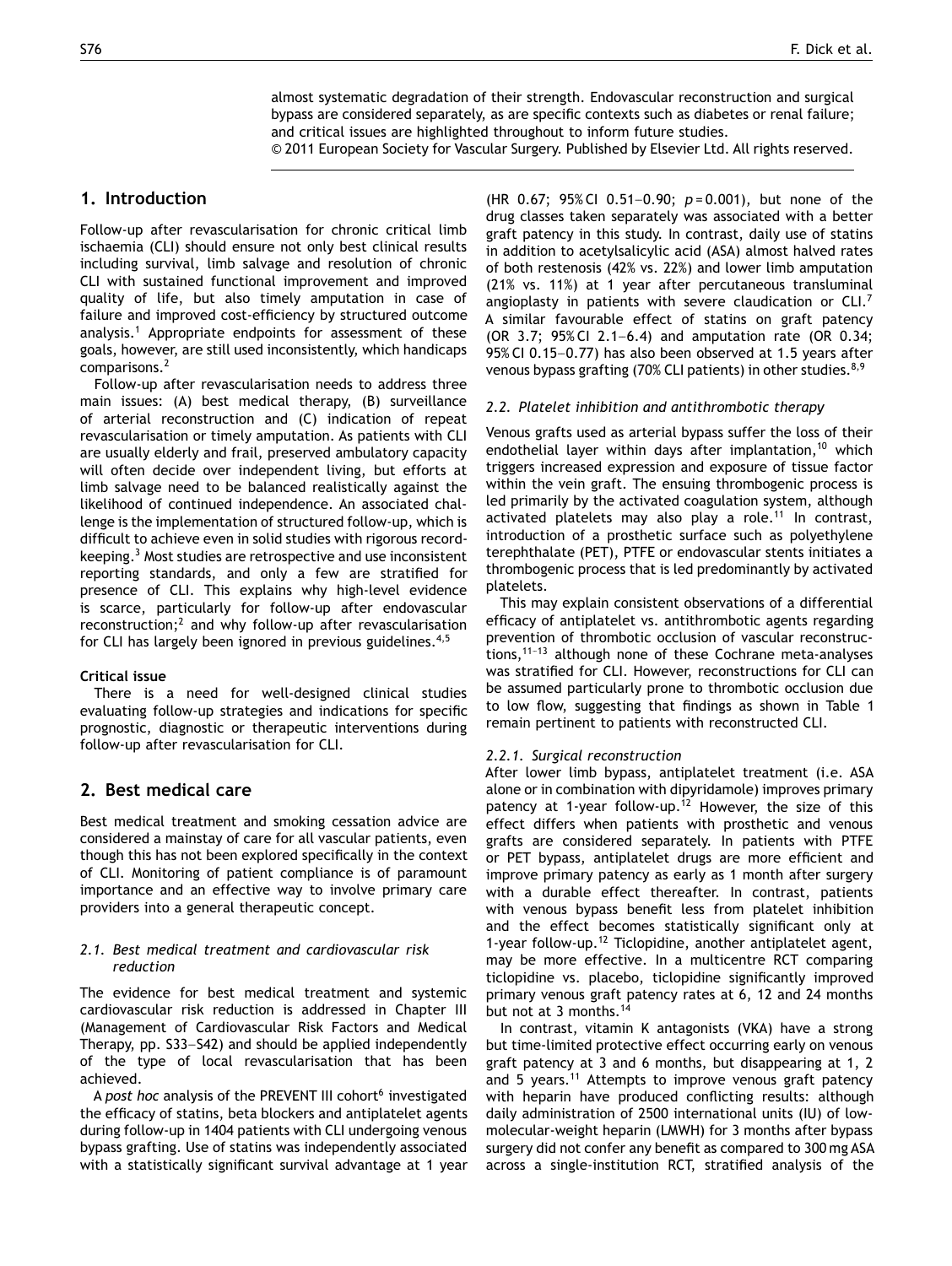| Table 1 Summary table of randomised controlled trials assessing efficacy of<br>Comparison | (meta)analysis of                                                                                                                                                                          | ð<br>ġ   | antithrombotic and antiplatelet treatment after revascularisation for CLI <sup>a</sup><br>Study group                | Control group                                                                  | Effect of intervention                                                                                                                                                       |
|-------------------------------------------------------------------------------------------|--------------------------------------------------------------------------------------------------------------------------------------------------------------------------------------------|----------|----------------------------------------------------------------------------------------------------------------------|--------------------------------------------------------------------------------|------------------------------------------------------------------------------------------------------------------------------------------------------------------------------|
|                                                                                           |                                                                                                                                                                                            | patients |                                                                                                                      |                                                                                |                                                                                                                                                                              |
| Vein bypass (evidence not stratified for chronic CLI)                                     |                                                                                                                                                                                            |          |                                                                                                                      |                                                                                |                                                                                                                                                                              |
| Vitamin K antagonist vs. no vitamin<br>K antagonist                                       | Kretschmer et al., Arch Surg 1992;127:1112-5<br>59:556-60<br>Johnson et al., J Vasc Surg 2002;35:413-21<br>Sarac et al., J Vasc Surg 1998;28:446-57<br>Arfvidsson et al., Am J Surg 1990;1 | 235      | prothrombin time <30%, or INR<br>Vitamin K antagonist (target<br>1.4 to 3.5) with or without<br>acetylsalicylic acid | administration of acetylsalicylic<br>No vitamin K antagonist,<br>acid possible | for restenosis/occlusion<br>on primary patency. OR<br>vitamin K antagonists<br>at 6 months was 0.41<br>(95% CI 0.17 to 0.96).<br>Positive effect of                          |
| Acetylsalicylic acid/dipyridamole vs.<br>nothing/placebo                                  | McCollum et al., J Vasc Surg 1991;13:150-62<br>Clyne et al., Br J Surg 1987;74:246-8.<br>Kohler et al., Surgery 1984;96:462-6                                                              | 723      | $acid/2-3\times75$ mg dipyridamole<br>$2-3\times325$ mg acetylsalicylic                                              | Placebo                                                                        | of 0.69 (95% CI 0.48 to<br>acetylsalicylic acid on<br>rates with overall OR<br>restenosis/occlusion<br>positive effect of<br>Moderately<br>0.99)                             |
| Acetylsalicylic acid vs. vitamin K<br>antagonists                                         | BOA Study Group, Lancet 2000;355:346-51<br>Schneider et al., Angio 1979;2:73-7                                                                                                             | 1637     | 80 to 1000 mg acetylsalicylic<br>acid                                                                                | Quick 25-30%; or INR 3.0-4.5)<br>Vitamin K antagonist (aim for                 | for restenosis/occlusion<br>at 24 months was 0.59<br>(95% CI 0.46 to 0.76).<br>Sustained favourable<br>primary patency. OR<br>effect of vitamin<br>K antagonists on          |
| Ticlopidine vs. placebo                                                                   | Becquemin et al., NEJM 1997;337:1726-31                                                                                                                                                    | 243      | 250 mg ticlopidine                                                                                                   | Placebo                                                                        | for restenosis/occlusion<br>effect of ticlopidine on<br>at 24 months was 0.37<br>Sustained favourable<br>(95% CI 0.21 to 0.64).<br>primary patency. OR                       |
| Acetylsalicylic acid/dipyridamole vs.<br>low molecular weight heparin                     | Edmondson et al., Lancet 1994;334:914-8                                                                                                                                                    | 56       | acid/3×75 mg dipyridamole for<br>3×300 mg acetylsalicylic<br>3 months                                                | 2500 IU low molecular weight<br>heparin for 3 months                           | Positive but statistically<br>nonsignificant effect of<br>low molecular weight<br>heparin                                                                                    |
| Low molecular weight vs.<br>unfractionated heparin                                        | Swedenborg et al., Eur J Vasc Endovasc Surg<br>Samama et al., Ann Vasc Surg 1995;9:S45-53<br>1996;11:59-64                                                                                 | 153      | Low molecular weight heparin<br>twice daily for 10 days                                                              | Unfractionated heparin                                                         | stratified for graft type.<br>30 days was 0.41 (95% CI<br>low molecular weight<br>heparin: OR for early<br>Beneficial effect of<br>graft thrombosis at<br>0.20 to 0.85). Not |
|                                                                                           |                                                                                                                                                                                            |          |                                                                                                                      |                                                                                | continued on next page                                                                                                                                                       |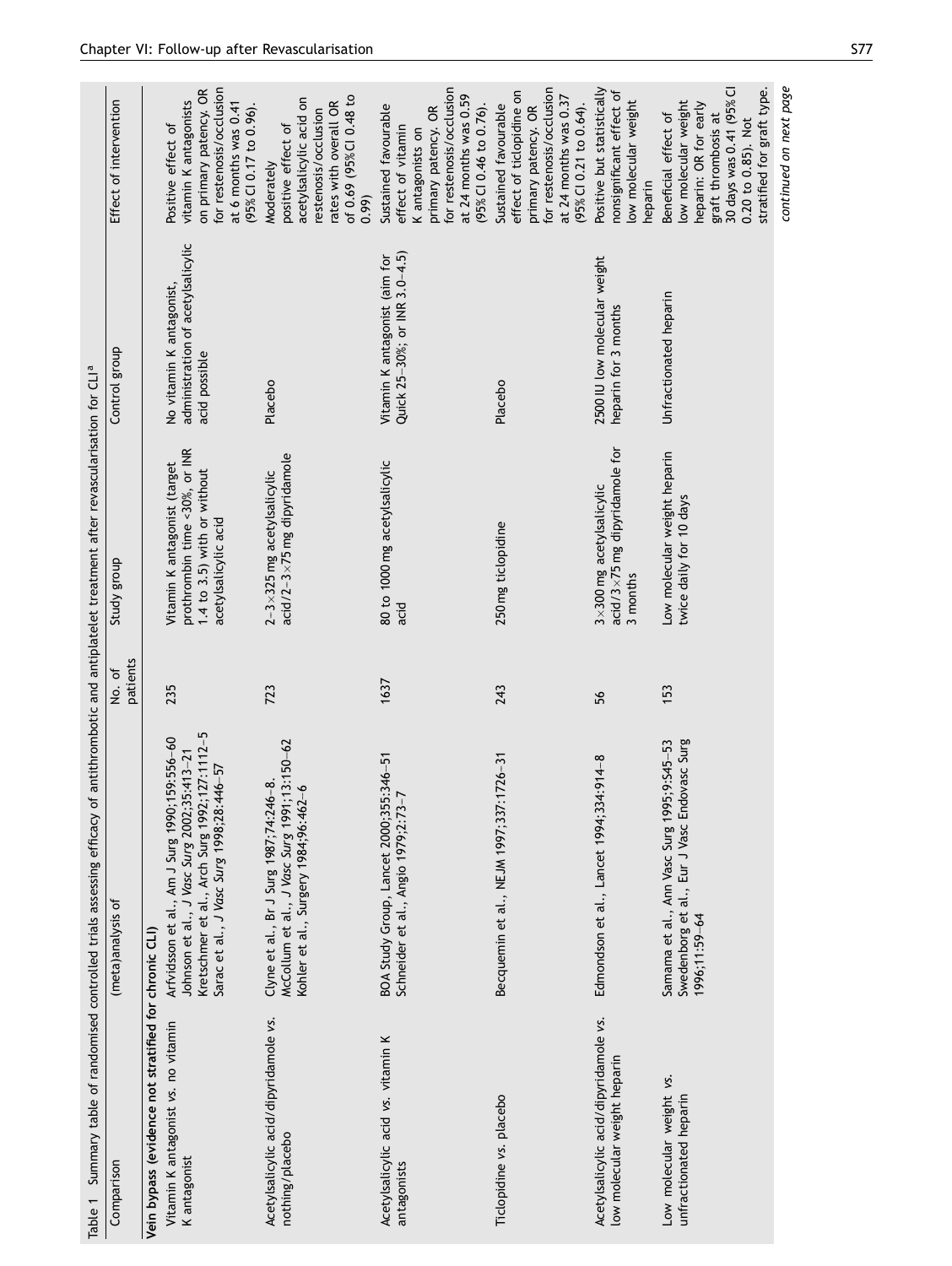| Table 1 (continued)                                                      |                                                                                                                                                                                                                   |                    |                                                                                                                      |                                                                                |                                                                                                                                                                                                                                  |
|--------------------------------------------------------------------------|-------------------------------------------------------------------------------------------------------------------------------------------------------------------------------------------------------------------|--------------------|----------------------------------------------------------------------------------------------------------------------|--------------------------------------------------------------------------------|----------------------------------------------------------------------------------------------------------------------------------------------------------------------------------------------------------------------------------|
| Comparison                                                               | (meta)analysis of                                                                                                                                                                                                 | patients<br>No. of | dno.ls Kpn3                                                                                                          | Control group                                                                  | Effect of intervention                                                                                                                                                                                                           |
| Prosthetic bypass (evidence predominantly for intermittent claudication) |                                                                                                                                                                                                                   |                    |                                                                                                                      |                                                                                |                                                                                                                                                                                                                                  |
| Acetylsalicylic acid/dipyridamole vs.<br>nothing/placebo                 | Donaldson et al., Vasc Surg 1985;19:224-30<br>Goldman et al., Vasc Surg 1984;18:217-21<br>Green et al., Surgery 1982;92:1016-26<br>Clyne et al., Br J Surg 1987;74:246-8.<br>Kohler et al., Surgery 1984;96:462-6 | 261                | $acid/2-3\times75$ mg dipyridamole<br>$2-3 \times 325$ mg acetylsalicylic                                            | Placebo                                                                        | for restenosis/occlusion<br>acetylsalicylic acid: OR<br>(95% CI 0.12 to 0.38).<br>Protective effect of<br>at 12 months 0.22                                                                                                      |
| Vitamin K antagonist vs. no vitamin<br>K antagonist                      | Arfvidsson et al., Am J Surg 1990;159:556–60<br>Johnson et al., <i>J Vasc Surg 2002;35:4</i> 13–21                                                                                                                | 661                | prothrombin time <30%, or INR<br>Vitamin K antagonist (target<br>1.4 to 3.5) with or without<br>acetylsalicylic acid | administration of acetylsalicylic<br>No vitamin K antagonist,<br>acid possible | 0.40 to 1.29). Moderate<br>months (OR 0.72; 95% CI<br>but significant effect at<br>5 years (OR 0.43; 95% CI<br>vitamin K antagonist on<br>primary patency at 24<br>significant effect of<br>No statistically<br>$0.26$ to $0.73$ |
| Acetylsalicylic acid vs. vitamin K<br>antagonists                        | BOA Study Group, Lancet 2000;355:346-51                                                                                                                                                                           | 1104               | 80 mg acetylsalicylic acid                                                                                           | Vitamin K antagonist (aim for<br>INR 3.0-4.5)                                  | restenosis/occlusion at<br>(95% CI 1.11 to 1.80).<br>24 months was $1.41$<br>acetylsalicylic acid<br>regarding primary<br>patency. OR for<br>Advantage for                                                                       |
| Acetylsalicylic acid/dipyridamole vs.<br>low molecular weight heparin    | Edmondson et al., Lancet 1994;334:914-8                                                                                                                                                                           | $\frac{4}{4}$      | acid/3×75 mg dipyridamole for<br>3×300 mg acetylsalicylic<br>3 months                                                | 2500 IU low molecular weight<br>heparin for 3 months                           | Positive but statistically<br>nonsignificant effect of<br>low molecular weight<br>heparin                                                                                                                                        |
| Low molecular weight vs.<br>unfractionated heparin                       | Samama et al., Ann Vasc Surg 1995;9:S45-53                                                                                                                                                                        | 2                  | Low molecular weight heparin<br>twice daily for 10 days                                                              | Unfractionated heparin                                                         | stratified for graft type.<br>30 days was 0.41 (95% CI<br>low molecular weight<br>heparin: OR for early<br>Beneficial effect of<br>graft thrombosis at<br>0.20 to 0.85). Not                                                     |
|                                                                          |                                                                                                                                                                                                                   |                    |                                                                                                                      |                                                                                | continued on next page                                                                                                                                                                                                           |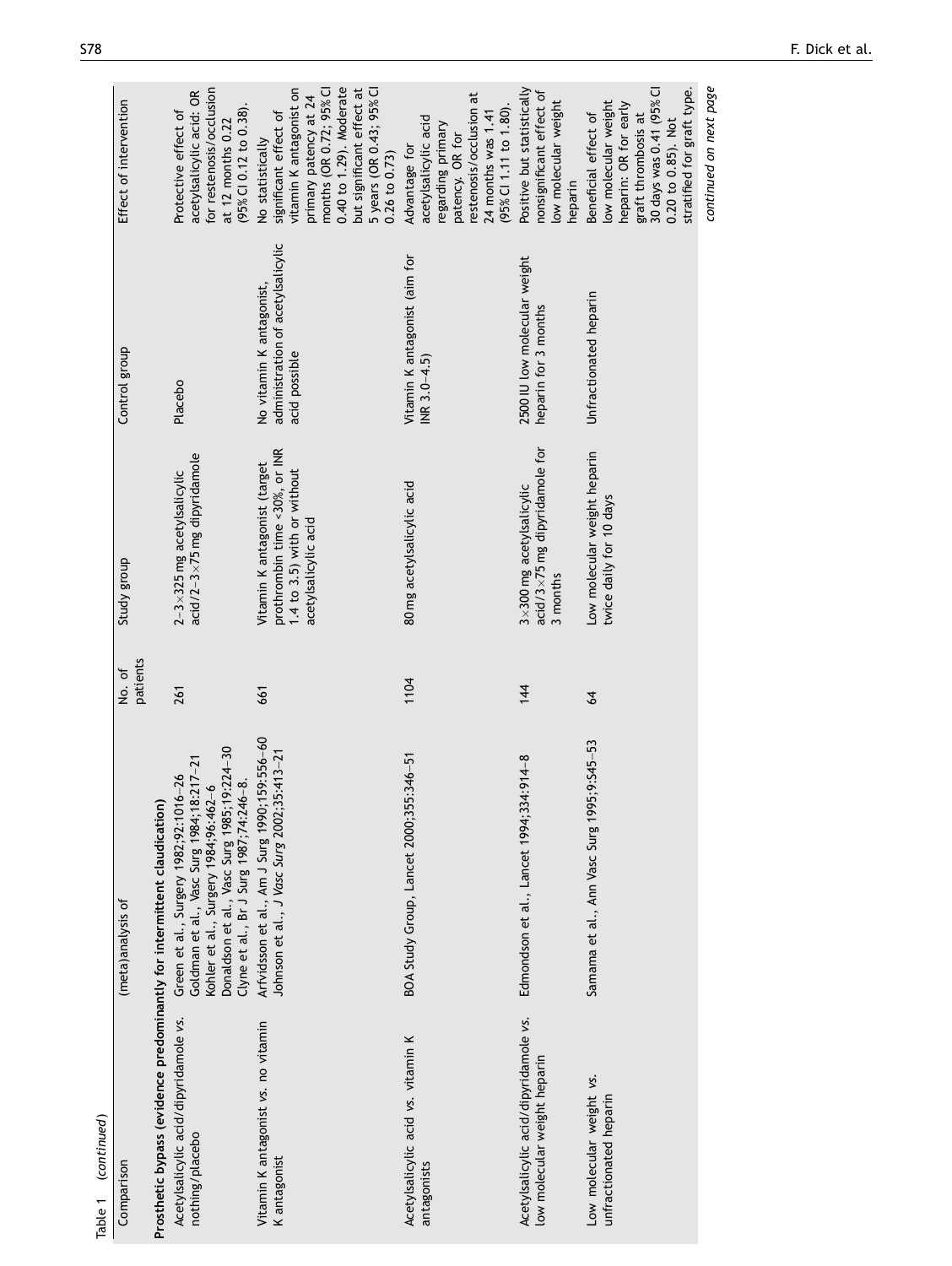| (continued)<br>Table 1                                                                                        |                                                                                                                                                                                    |                    |                                                                                                          |                                                                                                    |                                                                                                                                                                                                 |
|---------------------------------------------------------------------------------------------------------------|------------------------------------------------------------------------------------------------------------------------------------------------------------------------------------|--------------------|----------------------------------------------------------------------------------------------------------|----------------------------------------------------------------------------------------------------|-------------------------------------------------------------------------------------------------------------------------------------------------------------------------------------------------|
| Comparison                                                                                                    | (meta)analysis of                                                                                                                                                                  | patients<br>No. of | dno.fa<br>Road                                                                                           | Control group                                                                                      | Effect of intervention                                                                                                                                                                          |
|                                                                                                               | Infrainguinal endovascular intervention (evidence predominantly for intermittent claudication)                                                                                     |                    |                                                                                                          |                                                                                                    |                                                                                                                                                                                                 |
| Acetylsalicylic acid vs. placebo                                                                              | Study Group, Eur J Vasc Surg 1994;8:83-8<br>Heiss et al., Angiology 1990;41:263-9                                                                                                  | 356                | 50 mg to 330 mg acetylsalicylic<br>acid                                                                  | Placebo                                                                                            | $0.44$ to 1.10), significant<br>OR for occlusion at 6<br>months 0.69 (95% CI<br>only for 330 mg                                                                                                 |
| Acetylsalicylic acid high dose vs. low<br>dose                                                                | Minar et al., Circulation 1995;91:2167-73<br>Heiss et al., Angiology 1990;41:263-9<br>Weichert et al., Vasa 1994;23:57-65<br>Ranke et al. Clinical Investigator<br>1994;72:673-80. | 930                | 330 mg to 1000 mg<br>acetylsalicylic acid                                                                | 50 mg to 300 mg salicylsalicylic<br>acid                                                           | (OR 0.99, 95% CI 0.71 to<br>months. However, more<br>regarding occlusion for<br>1.38). Similar for other<br>high dose at 6 months<br>time points up to 24<br>No positive effect<br>side effects |
| Acetylsalicylic acid/dipyridamole vs.<br>vitamin K antagonist                                                 | Pilger et al., Circulation 1991) 83:141-7<br>Do et al., Radiology 1994;193:567-71                                                                                                  | 289                | acetylsalicylic acid/75 mg to<br>200 mg dipyridamole<br>75 mg to 3×330 mg                                | Vitamin K antagonist                                                                               | No difference regarding<br>months: OR 0.65 (95% CI<br>occlusion up to 12<br>$0.40 \text{ to } 1.06$                                                                                             |
| Ticlopidine vs. vitamin K antagonist                                                                          | Schneider et al., Hans Huber, Fortschr Angiol<br>1987): 355-6                                                                                                                      | 197                | $2\times$ 500 mg ticlopidine                                                                             | Vitamin K antagonist                                                                               | occlusion at 12 months<br>of ticlopidine, OR for<br>significant advantage<br>0.71 (95% CI 0.37 to<br>Statistically non-<br>1.36)                                                                |
| Low molecular weight vs.<br>unfractionated heparin                                                            | Schweizer et al., Angiology 2001;52:659-69                                                                                                                                         | 172                | at therapeutic dose (7 days), 6<br>Low molecular weight heparin<br>months 200 mg acetylsalicylic<br>acid | months 200 mg acetylsalicylic<br>therapeutic dose (7 days), 6<br>Unfractionated heparin at<br>acid | at 6 months 0.35 (95% CI<br>weight heparin, OR for<br>restenosis/reocclusion<br>Significant advantage<br>of low molecular<br>$0.19$ to $0.65$                                                   |
| Abciximab vs. placebo                                                                                         | Dörffler et al., Radiology 2005;237:1103-9                                                                                                                                         | 98                 | Abciximab perfusion for 12h                                                                              | Placebo                                                                                            | abciximab on primary<br>months 0.43 (95% CI<br>peri-interventional<br>patency, OR at 6<br>Positive effect of<br>0.19 to 0.98)                                                                   |
| a Adapted from Sasaki et al., <sup>10</sup> Dörfler-Melly et al. <sup>11</sup> and Brown et al. <sup>12</sup> |                                                                                                                                                                                    |                    |                                                                                                          |                                                                                                    |                                                                                                                                                                                                 |

Chapter VI: Follow-up after Revascularisation S79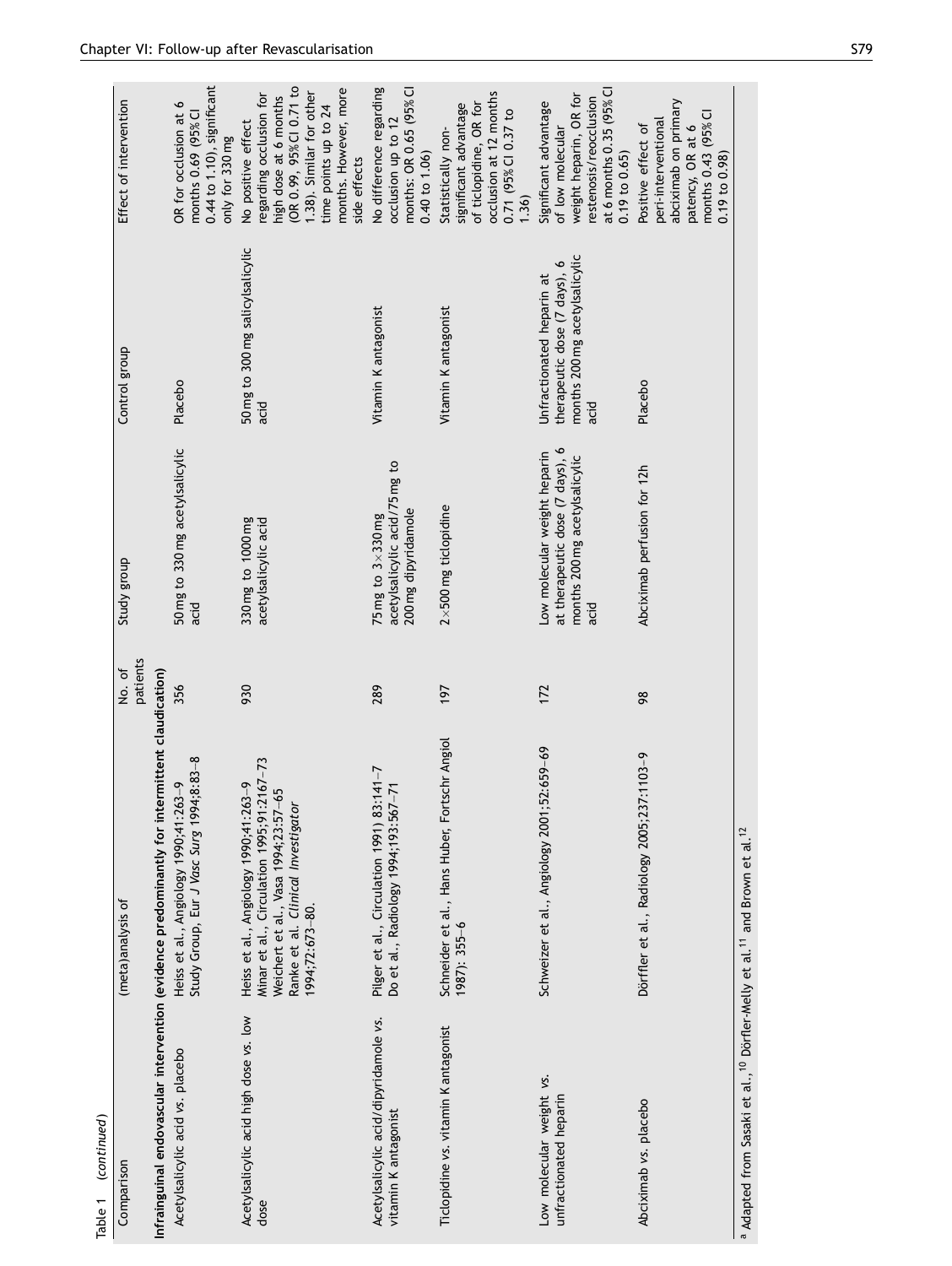subset of CLI patients suggested markedly improved patency rates at 6 and 12 months.<sup>15</sup> However, addition of LMWH to ASA failed to improve primary graft patency in a RCT of 284 CLI patients.16

In a comparison of VKA and ASA alone or in combination with dipyridamole, VKA was superior in 1637 patients with venous grafts, whereas antiplatelet agents had a stronger effect on 1104 prosthetic grafts at 2 years.<sup>11</sup>

Finally, the multicentre CASPAR trial<sup>17</sup> randomly assigned 851 patients receiving below-the-knee bypass surgery to ASA alone or to ASA plus thienopyridine (clopidogrel). Endpoints of the study were bypass patency, absence of restenosis, major amputation or death. No difference was observed in this trial among the two groups, but a subgroup analysis suggested a benefit of dual antiplatelet therapy for patients receiving prosthetic grafts (HR 0.65; 95% CI 0.45–– 0.95;  $p = 0.025$ ). This was achieved without a significant increase of the risk of major bleeding.

The therapeutic range of vitamin K antagonism needs consideration as improved anticoagulation control seems to halve the risk of adverse events.<sup>18</sup> In a general population, the optimum risk–benefit range lies between an international normalised ratio (INR) of 2 and  $3,19$  with moderately higher INR still safe. For peripheral artery bypass surgery, patients spending most time during follow-up in an INR range between 3 and 4 had fewest thrombo-embolic or haemorrhagic events in a post hoc analysis of the Dutch BOA trial cohort.<sup>20</sup>

To summarise the current literature, it appears that platelet inhibitors improve graft patency rates as compared to placebo. Patients with a prosthetic graft are likely to benefit more from platelet inhibitors than those with a venous graft. On the other hand, patients with a venous bypass appear to benefit more from vitamin K antagonists than platelet inhibitors, particularly following below-theknee bypass. But these results should be interpreted with caution due to the heterogeneity of the studies including different proportions of patients with CLI and several types of reconstructions.

#### 2.2.2. Endovascular reconstruction

Administration of ASA combined with dipyridamole appears to reduce the incidence of restenosis or occlusion after superficial femoral artery (SFA) endovascular intervention by 60% at 1 year.13 However, this result could be confounded by a high proportion of claudicants as platelet inhibitors might be less effective in patients with CLI. A meta-analysis of four trials comparing high-dose  $(300-1000 \,\mathrm{mg})$  to lowdose (50–300 mg) ASA regimens indicated that higher doses did not significantly improve patency rates but increased gastrointestinal side effects.13

Although platelet inhibitors seem generally superior to VKA, single pathway inhibition may be insufficient to protect extensive endovascular reconstructions.<sup>13,21</sup> According to a small single-centre RCT, GPIIb/IIIa inhibitors such as abciximab are promising to prevent early thrombotic occlusions in high-risk situations.<sup>21</sup> However, abciximab has to be administered intravenously and its long-term effects are unclear.

Another single-centre RCT involved 275 patients undergoing peripheral artery angioplasty to compare the effect of 2500 IU of LMWH in addition to ASA vs. ASA alone for 3 months. Although no effect was observed across the trial,

a subgroup analysis of patients with CLI showed a risk reduction from 72% to 45%.22

To summarise these findings, there is no high-level evidence regarding the optimum antithrombotic strategy after endovascular interventions for CLI (Table 1). Longterm platelet inhibitors (50-300 mg ASA) appear to be the preferred drug therapy compared to vitamin K antagonists. Platelet inhibitors should be given prior to intervention. Evidence from coronary interventions suggests that more potent platelet inhibitors such as thienopyridines (clopidogrel) or dual antiplatelet therapy might confer additional benefits; however, specific data for CLI are lacking. Finally, time-limited subcutaneous administration of LMWH may improve primary patency following peripheral artery angioplasty.

#### 2.3. Exercise training

There is conclusive evidence that exercise training is beneficial for patients suffering from claudication, $^{23}$  particularly if supervised. $24$  However, no study has addressed the potential value of supervised exercise training in CLI patients recovering from revascularisation. One reason may be that these frail patients often present with coexistent morbidity, which may compromise compliance with a structured exercise programme or make it impractical. Nonetheless, exercise training may be assumed beneficial in CLI patients who become asymptomatic or with a mild claudication remaining after arterial revascularisation.

#### Recommendations

Following vein bypass surgery for CLI, ASA or ASA combined with dipyridamole, is efficient in lowering the incidence of thrombotic occlusions (Level 1b; Grade B); however, vitamin K antagonists are superior when closely monitored and should be preferred in suitable patients during early follow-up, particularly for below-the-knee bypass. (Level 1b; Grade B)

Ticlopidine is efficient in protecting vein bypass from occlusion (Level 1b; Grade B) and may be used as an alternative to vitamin K antagonists. (Level 3; Grade D)

Daily administration of 2500 IU of low molecular weight heparin during 3 months after venous bypass may be beneficial (Level 2b; Grade C) and is superior to unfractionated heparin. (Level 1b; Grade B)

After prosthetic bypass or endovascular revascularisation, ASA, or ASA combined with dipyridamole, should be given daily at low dose (50 to 300 mg) to lower the incidence of bypass or angioplasty occlusions (Level 1b; Grade B). Additional use of thienopyridine (clopidogrel) may be beneficial without increasing the risk of major bleeding. (Level 2b; Grade C)

In general, vitamin K antagonists do not seem efficient for prosthetic bypasses (Level 1b; Grade B); however, they may be considered additionally to platelet inhibitors for low-flow (<45 cm/s) prosthetic grafts. (Level 4; Grade C)

Vitamin K antagonists should be closely monitored to lower the risk of adverse events (Level 2b; Grade B). An INR between 2 and 4 is efficient for patients receiving surgical bypass, but values between 3 and 4 seem most efficient and are probably safe. (Level 2b; Grade C)

continued on next page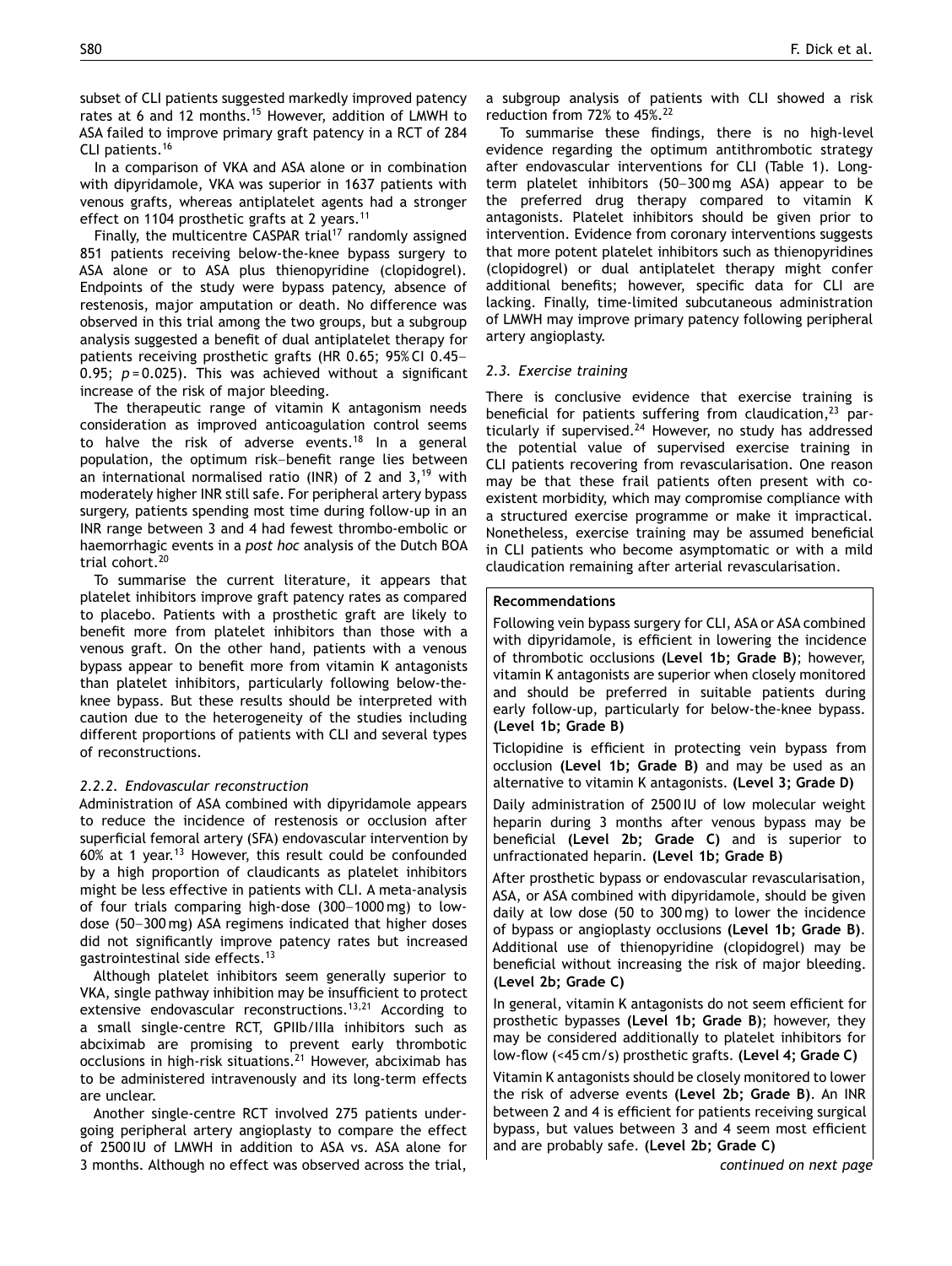#### Recommendations (cont'd)

Continued use of statins is associated with improved patency rates and limb salvage after venous bypass and endovascular reconstruction. (Level 2b; Grade C)

Whenever possible, patients with CLI should be motivated to undergo supervised exercise training following a successful revascularisation. (Level 5; Grade D)

#### Critical issues

- Several studies have suggested an adverse effect of increased homocysteine serum levels on progression of atherosclerosis.25,26 Homocysteinaemia-lowering therapy is theoretically available; however, its clinical value is still unknown<sup>25</sup> and should be addressed in RCTs.
- Similarly, the value of (supervised) exercise training after revascularisation of CLI should be established.
- In current practice, many vascular centres give platelet inhibitors to patients with a venous bypass, although, regarding graft patency, available evidence favours VKA.<sup>11</sup> Probable reasons are concerns regarding compliance of these elderly patients and anticipated difficulties to ensure safe VKA levels. Besides, local benefits may be considered less important than systemic protective effects of platelet inhibitors, which are detailed in Chapter III. Therefore, it would be interesting to compare a dual antiplatelet regimen to VKA in CLI patients. On any account, optimum duration of VKA after venous bypass needs to be established as protective early effects may be time-limited.
- Similarly, the role of clopidogrel, or clopidogrel in combination with ASA, needs to be evaluated in prosthetic grafts and endovascular reconstructions as does the optimal therapeutic range of VKA and its duration.
- New antithrombotic agents including direct thrombin inhibitors, mega-pentasaccharides, tissue factor/factor VIIa complex inhibitors and oral factor Xa inhibitors might be promising perspectives and should be properly evaluated. Particularly factor Xa inhibitors may be safer and easier to use than vitamin K antagonists, but approval for use outside prevention of thromboembolism is pending.
- For CLI patients, RCTs should not only concentrate on primary patency rates but also integrate other clinically meaningful endpoints such as limb salvage, resolution of CLI and survival.<sup>2</sup>

# 3. Surveillance

The goal of arterial reconstructions is to improve arterial blood flow. Therefore, surveillance of sustained treatment success usually concentrates on monitoring patency (Table 2). However, sustained patency may not always be needed to achieve limb salvage or to obtain resolution of CLI.29,36 Conversely, around 10% of patent reconstructions eventually fail despite improved macro-circulation.<sup>37-39</sup> Preoperative factors such as independency and mental capacity may be important independent predictors of functional recovery.<sup>39-41</sup> Therefore, primary patency alone may not be the ideal surrogate measure for treatment success,  $29$  and other efficacy measures should also be considered.<sup>2</sup>

Prospective analyses suggest that the quality of life of CLI patients depends directly on sustained patency of the reconstruction.42 As revisions for failing grafts are far more successful than revisions for failed grafts and generate less cost, 43-45 surveillance programmes have been recommended to detect failing grafts and to prevent graft occlusion.<sup>27</sup> But no study has ever examined the value of surveillance programmes as such by comparing surveillance to no surveillance (Table 2). There is also a controversy regarding

the best and most cost-effective surveillance method.<sup>46</sup> Regular clinical revaluations including interval patient history, clinical examination and non-invasive assessment of perfusion using ankle-brachial pressure index (ABI) are generally accepted. The controversy exists on whether additional routine screening by duplex ultrasound confers any clinical benefit (Table 2).<sup>1</sup>

#### 3.1. Surveillance of surgical reconstruction

#### 3.1.1. Autologous vein bypass

Venous grafts are prone to stenoses during follow-up precipitating reduced blood flow and graft failure.<sup>47</sup> Most stenoses occur within the first year, and about 25-30% of vein grafts are affected.<sup>44</sup> Nature of failure varies according to its timing.29 Failure within 30 days is usually attributed to a technical surgical error, whereas failure between 30 days and 1 year is usually due to developing stenosis. Both are obvious targets of surveillance efforts. In contrast, late failure often follows progression of the disease and is conceptually addressed by best medical care.

Duplex ultrasound scanning is the preferred non-invasive method for detecting stenotic lesions (see Chapter II, Diagnostic Methods, pp. S13-S32). A systematic review of 6649 vein grafts concluded that colour duplex (CD) surveillance significantly reduced the total number of occluded grafts as well as the incidence of graft occlusions after 30 days; $27,33$  However, overall limb salvage was not improved by CD screening.<sup>27</sup>

Although there is no RCT exploring the potential benefit of CD surveillance specifically among CLI patients, four RCTs have investigated CD in a large population receiving surgical bypass.<sup>1</sup> Three RCTs concentrated on venous bypass,  $3,28,29$ and one RCT also included prosthetic grafts.<sup>31</sup> The latter randomly assigned 156 patients to either CD screening every 3 months for 2 years or to clinical surveillance including ABI measurements at yearly intervals. At 3 years, assisted primary and secondary patency rates were significantly improved by CD screening (78% vs. 53% and 82% vs. 56%, respectively;  $p < 0.05$ ); however, amputation rates were not affected.31 In contrast, no difference was found in another trial between CD and ABI measurements at 3-month intervals regarding patency and limb salvage at 1 year even though more grafts had been revised under CD screening.<sup>28</sup> This finding was essentially confirmed by the largest  $RCT^{29}$ that involved 594 patients receiving vein bypass and demonstrated that CD surveillance failed to confer a clinical benefit in terms of limb salvage or quality of life, but incurred additional costs.

None of these trials was stratified for CLI. Moreover, only patients with a patent graft at  $4-6$  weeks after surgery were randomised. However, a likely key benefit of CD is the early identification of silent lesions; therefore exclusion of the patients with early graft abnormalities may have missed one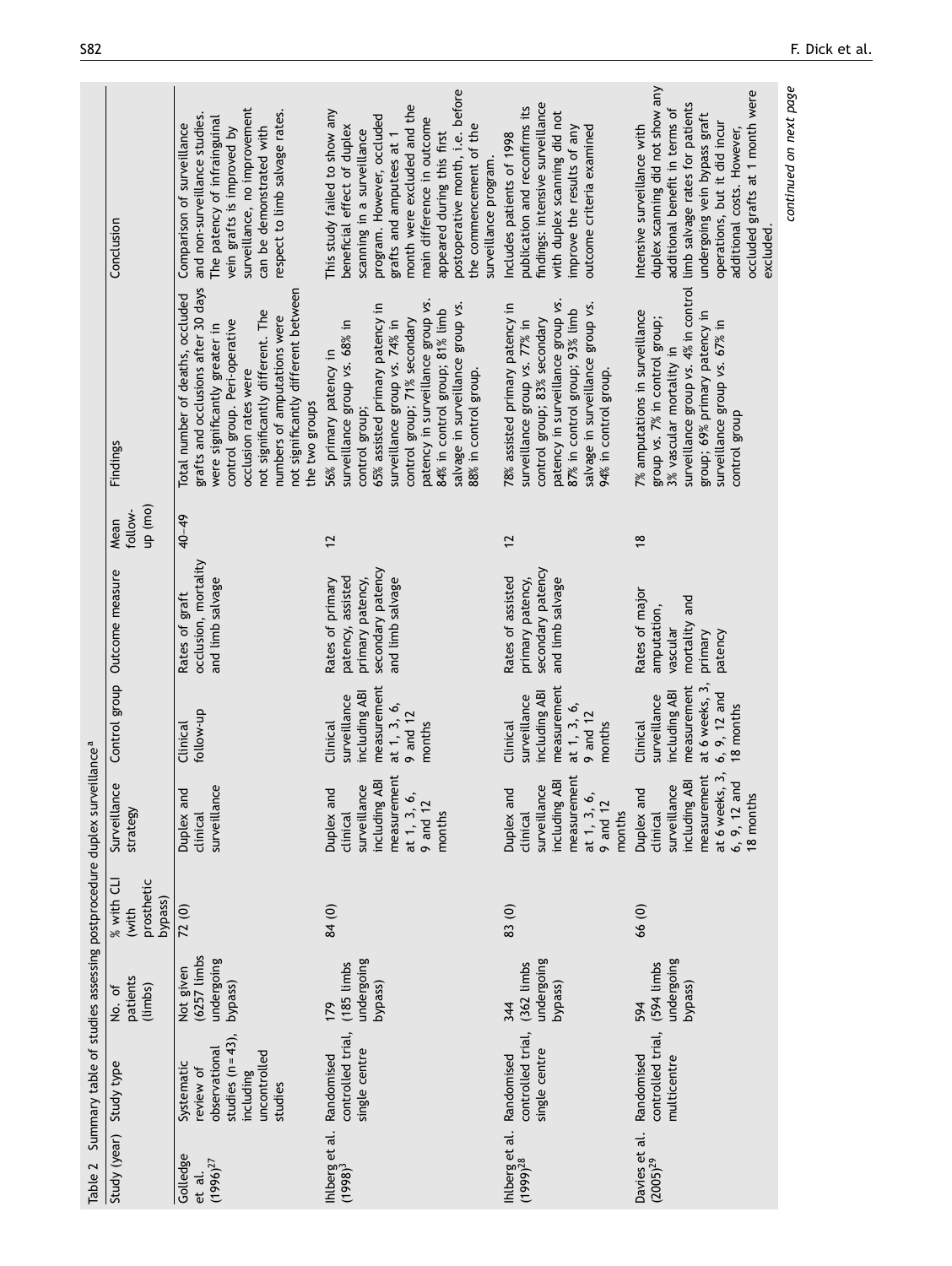| Table 2                                  | (continued)                                      |                                                |                                              |                                                                                                                                                          |                                                                                               |                                                                                                                                                 |                            |                                                                                                                                                                                                                                                                      |                                                                                                                                                                                                                                                                                                                                    |
|------------------------------------------|--------------------------------------------------|------------------------------------------------|----------------------------------------------|----------------------------------------------------------------------------------------------------------------------------------------------------------|-----------------------------------------------------------------------------------------------|-------------------------------------------------------------------------------------------------------------------------------------------------|----------------------------|----------------------------------------------------------------------------------------------------------------------------------------------------------------------------------------------------------------------------------------------------------------------|------------------------------------------------------------------------------------------------------------------------------------------------------------------------------------------------------------------------------------------------------------------------------------------------------------------------------------|
|                                          | Study (year) Study type                          | patients<br>(limbs)<br>No.of                   | % with CLI<br>prosthetic<br>bypass)<br>(with | Surveillance<br>strategy                                                                                                                                 | Control group                                                                                 | Outcome measure                                                                                                                                 | (uu) dn<br>follow-<br>Mean | Findings                                                                                                                                                                                                                                                             | Conclusion                                                                                                                                                                                                                                                                                                                         |
| Mofidi et al.<br>$(2007)^{30}$           | single centre<br>cohort study,<br>Explorative    | undergoing<br>(364 limbs<br>bypass)<br>352     | 77(0)                                        | surveillance<br>at 6 weeks,<br>3, 6 and<br>12 months.<br>Duplex and<br>follow-up<br>afterwards<br>Clinical<br>clinical                                   | No control<br>dno.la                                                                          | according to degree<br>of flow disturbance<br>major amputations<br>patency, stenosis<br>Rates of primary<br>progression and<br>at initial scan. | 23                         | initially mild stenosis; 56%/16% for<br>initially normal grafts; 38% lesion<br>82% cumulative patency and 93%<br>and 52%/38% for initially critical<br>initially intermediate stenosis;<br>imb salvage at 40 months for<br>progression/10% occlusion for<br>stenosis | can be used to select grafts for<br>any flow abnormality, the yield<br>and probably little better than<br>Flow abnormalities at 6 weeks<br>surveillance is likely to be low<br>continued duplex surveillance.<br>what is achievable by simple<br>from continuing with duplex<br>However, for grafts without<br>clinical follow-up. |
| $(1995)^{31}$<br><b>undell</b><br>et al. | controlled trial,<br>single centre<br>Randomised | undergoing<br>(156 limbs<br>bypass)<br>156     | 94 (32)                                      | measurement<br>6, 9,<br>including ABI<br>surveillance<br>Duplex and<br>18,<br>36<br>at 1, 3, $(1, 15, 15, 12, 15, 15, 15, 15, 15)$<br>months<br>clinical | measurement<br>including ABI<br>surveillance<br>24, and 36<br>at 1, 12,<br>Clinical<br>months | secondary patency<br>Rates of assisted<br>primary patency,<br>and repeat<br>procedures                                                          | 36                         | surveillance group vs. 53% (56%) in<br>patency in surveillance group vs.<br>primary (secondary) patency in<br>Vein grafts: 78% (82%) assisted<br>assisted primary (secondary)<br>Prosthetic grafts: 57% (67%)<br>50% (54%) in control group.<br>control group.       | ntensive surveillance identified<br>primary and secondary patency<br>a significantly higher assisted<br>failing vein grafts leading to<br>not influenced by intensive<br>The patency of prosthetic<br>and composite grafts was<br>compared with controls.<br>surveillance.                                                         |
| Dunlop et al.<br>$(1996)^{32}$           | single centre<br>case series,<br>Explorative     | 65 (69 limbs<br>undergoing<br>bypass)          | 61 (100)                                     | measurement<br>at 3 monthly<br>surveillance<br>including ABI<br>Duplex and<br>clinical<br>intervals                                                      | No control<br>dno.fa                                                                          | before graft failure<br>treatable lesions<br>Detection of                                                                                       | $\overline{c}$             | detection rate; 86% of failed grafts<br>55% 1 year patency (both assisted<br>not identified by surveillance.<br>primary and secondary); 10%                                                                                                                          | maintenance of patency of<br>Surveillance appears to be<br>of limited benefit in the<br>prosthetic grafts                                                                                                                                                                                                                          |
| Fasih et al.<br>(2004) <sup>33</sup>     | Cohort study,<br>single centre                   | 97 (106 limbs 48 (47)<br>undergoing<br>bypass) |                                              | at 3, 6 and 12<br>surveillance<br>Duplex and<br>clinical<br>months                                                                                       | follow-up in<br>6 monthly<br>intervals<br>Clinical                                            | major amputations<br>occlusions and<br>Rates of graft                                                                                           | $\frac{1}{2}$              | group vs. 69% in control group;<br>2% amputations in surveillance<br>group vs. 38% in control group<br>22% occlusions in surveillance                                                                                                                                | Surveillance of vein grafts helped<br>to improve patency by identifying<br>the correctable lesions                                                                                                                                                                                                                                 |
|                                          |                                                  |                                                |                                              |                                                                                                                                                          |                                                                                               |                                                                                                                                                 |                            |                                                                                                                                                                                                                                                                      | continued on next page                                                                                                                                                                                                                                                                                                             |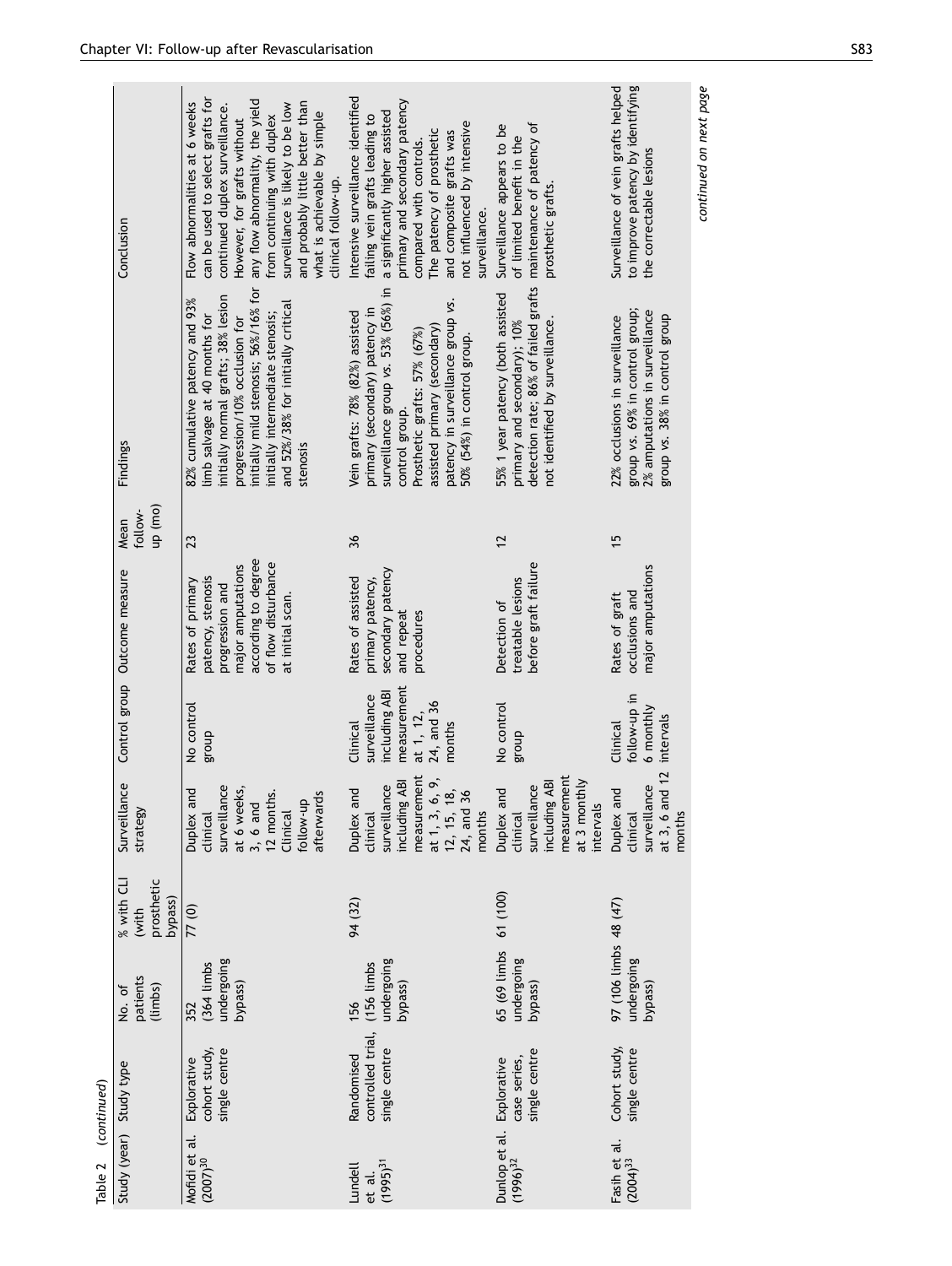| Table 2 (continued)                        |                                              |                                                                  |                                             |                                                                                                                                                  |                      |                                                                                                                                                           |                            |                                                                                                                                                                                                                                                                              |                                                                                                                                                                                                                                                                                                                                                    |
|--------------------------------------------|----------------------------------------------|------------------------------------------------------------------|---------------------------------------------|--------------------------------------------------------------------------------------------------------------------------------------------------|----------------------|-----------------------------------------------------------------------------------------------------------------------------------------------------------|----------------------------|------------------------------------------------------------------------------------------------------------------------------------------------------------------------------------------------------------------------------------------------------------------------------|----------------------------------------------------------------------------------------------------------------------------------------------------------------------------------------------------------------------------------------------------------------------------------------------------------------------------------------------------|
|                                            | Study (year) Study type                      | patients<br>(limbs)<br>No. of                                    | % with CL<br>prosthetic<br>bypass)<br>(with | Surveillance<br>strategy                                                                                                                         |                      | Control group Outcome measure                                                                                                                             | (ou) dn<br>follow-<br>Mean | Findings                                                                                                                                                                                                                                                                     | Conclusion                                                                                                                                                                                                                                                                                                                                         |
| <b>Brumberg</b><br>$(2007)^{34}$<br>et al. | single centre<br>case series,<br>Explorative | undergoing<br>bypass)<br>$(130$ limbs<br>121                     | 86 (100)                                    | measurement<br>at 1, 3 and 7<br>at 6 monthly<br>including ABI<br>months and<br>surveillance<br>Duplex and<br>thereafter<br>intervals<br>clinical | No control<br>dno.fa | secondary patency<br>Rates of assisted<br>primary patency,<br>and limb salvage                                                                            | 17                         | 59% secondary patency; 75% limb<br>43% assisted primary patency;<br>salvage at 3 years                                                                                                                                                                                       | of duplex scan-detected stenotic<br>bypass failure than development<br>lesions during follow-up. Early<br>duplex scanning may be more<br>selecting patients for chronic<br>midgraft velocity and related<br>common mode of prosthetic<br>important for characterising<br>Low graft flow was a more<br>thrombotic potential and<br>anticoagulation. |
| Carter et al.<br>$(2007)^8$                | single centre<br>case series,<br>Explorative | undergoing<br>$(212$ limbs<br>bypass)<br>197                     | 38 (23)                                     | 3, 6,<br>surveillance<br>Duplex and<br>$\frac{8}{2}$<br>at $0, 1, 1$<br>12, and<br>clinical<br>months                                            | No control<br>dno.fa | graft occlusion, and<br>major amputations<br>Rates of stenosis,                                                                                           | $\frac{8}{1}$              | grafts and 4% of prosthetic grafts.<br>preceded by detectable stenosis<br>vs. 34% of femoro-crural vein<br>22% occusions overall. 88% of<br>femoro-popliteal vein grafts                                                                                                     | Despite the intensive follow-up,<br>presence of significant stenoses<br>large percentage of prosthetic<br>lesions prior to occlusion in a<br>the program failed to detect<br>failure without intervention.<br>in vein grafts at high risk of<br>Graft surveillance is a valid<br>method for detecting the<br>and femorocrural grafts.              |
| Humphries<br>$(2011)^{35}$<br>et al.       | single centre<br>case series,<br>Explorative | endovascular<br>intervention)<br>undergoing<br>(198 limbs<br>156 | $( - ) 00 ( )$                              | measurement<br>at 3 to 6<br>including ABI<br>surveillance<br>Duplex and<br>monthly<br>intervals<br>at $3$ to<br>clinical                         | No control<br>dno.fa | initial scan (30 day)<br>survival according<br>to degree of flow<br>Rates of primary<br>amputation-free<br>disturbance at<br>and secondary<br>patency and | 24                         | not significantly different between<br>However, amputation-free survival<br>groups. In 56% of abnormal early<br>duplex stenosis had been missed<br>normal early scans (significant).<br>abnormal early scans vs. 5% for<br>20% major amputations for<br>during intervention. | Abnormal duplex scan within the<br>abnormalities in patients treated<br>first 30 days postprocedure was<br>of re-intervention for residual<br>risk of amputation suggesting<br>associated with an increased<br>follow-up, and consideration<br>early duplex, close clinical<br>a possible role for routine<br>for CLI.                             |
|                                            | a Adapted from Lane et al. <sup>1</sup>      |                                                                  |                                             |                                                                                                                                                  |                      |                                                                                                                                                           |                            |                                                                                                                                                                                                                                                                              |                                                                                                                                                                                                                                                                                                                                                    |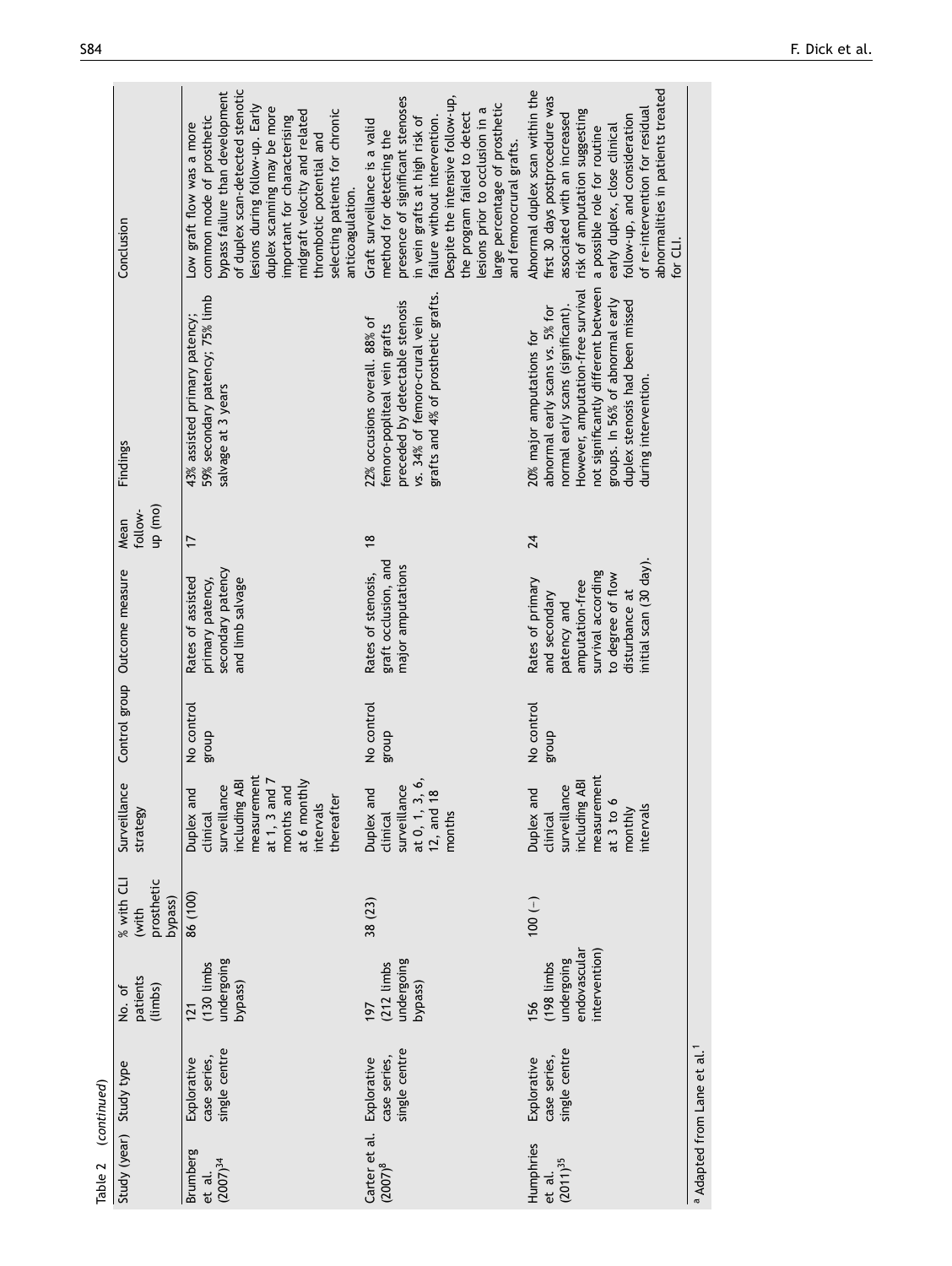important advantage of CD. Thus, despite lacking Level 1 evidence, CD screening has a role and should probably be focused on patients with a high risk of graft failure and be initiated immediately after revascularisation.<sup>44,48</sup>

#### 3.1.2. Duplex screening for failing revascularisations

A significant proportion of patients (around 25%) has an abnormal early  $CD^{1,29,49}$  (i.e. peak systolic velocity of less than 45 cm/s; peak systolic velocity increase to more than 150 to 300 cm/s; or velocity ratio across a suspected stenosis of more than 2.0 to 3.5). This might be occurring despite a normal intraoperative completion angiogram. Half of these patients will eventually need repeat interventions, $8,50$ whereas the other half will see these abnormalities on CD remaining stable or even regressing.49

Thus, an abnormal initial CD could, together with other risk factors, help to identify patients at a high risk of graft failure who might benefit from continued CD screening.  $51-53$ The most important additional predictors include falling serial ABI (by more than 0.1 to 0.2), composite or small diameter (<3 mm) vein bypass, redo-bypass grafts, long grafts (>50 cm in length) and alternative autologous venous conduits (i.e. arm or small saphenous veins).<sup>54</sup> Interestingly, absolute ABI was not predictive of failure in a post hoc analysis of a large multicentre RCT.<sup>51</sup>

In contrast, patients with normal CD scans at 6 weeks to 6 months had a very low risk for subsequent graft occlusion if clinical surveillance remained normal. $30,55$  Others found that the incidence of graft stenosis does not decline significantly during the first year.<sup>56</sup> Therefore, selective CD surveillance for less than 1 year could miss about 30% of lesions eventually leading to revision.

#### 3.1.3. Prosthetic bypass grafts

Although evidence regarding efficacy of CD surveillance for prosthetic bypass is weak, $1$  consistent estimates indicate that occlusions of prosthetic grafts are rarely preceded by a detectable stenosis (Table 2). Thus, even intensive surveillance programmes failed to detect salvageable lesions prior to occlusion in a large percentage of prosthetic grafts.<sup>8</sup> If anything, low flow (<45 cm/s midgraft velocity) rather than high flow seems a more common mode of presentation, and early CD may be useful to identify these prosthetic grafts at increased risk, which might benefit from combined antiplatelet and anticoagulant therapy.<sup>34</sup> However, in one RCT that involved prosthetic bypass grafts, no benefit was shown for CD surveillance during 1 year. $31$ 

#### 3.1.4. Cost

The mean cost for 5-year surveillance including CD has been estimated to be that of the initial bypass graft procedure, whereas the cost of bypass procedure plus surveillance for 5 years approaches the total cost of primary amputation.<sup>43</sup> But revision of a stenotic but patent bypass identified by CD is significantly less expensive than revision for graft occlusion which is also followed significantly more often by a major amputation (33% vs. 2%). Therefore, limb salvage-related expenses<sup>57</sup> appear to be justified in CLI patients.<sup>58</sup> In fact, CD needs to prevent only 5% of patients from an amputation to be economically viable.<sup>29</sup> On the other hand, repeated unsuccessful attempts to revascularise a leg will disproportionally increase the cost without any profit for the patient.58

#### 3.2. Surveillance of endovascular reconstruction

A fundamental difference of surveillance for endovascular interventions comes from the obvious challenge to localise the treated arterial segment precisely and not to confound restenosis or re-occlusion with progressive arterial disease elsewhere on the same artery. This is reflected by the distinction between target lesion re-intervention and target extremity re-intervention as important endovascular outcomes.2 The preservation of collateral vessels during endovascular recanalisation may attenuate the clinical impact of restenosis or reocclusion. Therefore CD could be of less value in an endovascular context. So far, no RCT has investigated the use of routine CD after endovascular interventions. However, by extrapolation, close postinterventional follow-up and timely repeat interventions are generally accepted, $59,60$  but the same result could probably be achieved by clinical surveillance alone with similar effectiveness. As with surgical bypass, selective early CD screening may be beneficial after interventions as early duplex is able to detect a residual stenosis missed on completion angiography in up to half of patients. Such stenosis is known to be associated with a higher amputation rate when compared to normal early CD  $(20\%)$  vs. 5%).<sup>35</sup>

#### 3.2.1. Expected ulcer healing

It is important to note that, even after successful revascularisation, ischaemic tissue lesions may heal only slowly. Important therapeutic adjuncts include appropriate removal of ischaemic tissue, dedicated wound management including ultrasound and negative-pressure wound therapy, targeted antibiotic therapy of infections with abscess, and any measure to improve immune-deficient states of any origin. These measures are dealt with in great detail in Chapter V (Diabetic Foot, pp. S60-S74) of these guidelines. Expected median time to complete healing is in the range of 190 days.<sup>61,62</sup> Diabetes and insufficient diabetes control are the most important predictors of delayed healing; these are dealt with in Chapters III and V. Female gender is a risk factor for wound complications after bypass surgery in patients with CLI. $^{63}$  However at 1 year, 75% of ulcers can be expected to have healed.61,62 Lesions at mid- or hindfoot level are the most critical to heal, whereas duration of ulceration before revascularisation is not predictive of healing time. Foot care, mechanical unloading and stump healing (for prosthetic accommodation of amputation) are critical to retain tissue integrity and ambulatory capacity, and are detailed in Chapter V.

#### Recommendations

An early (30 day) colour duplex scan should be done for venous bypass grafts in CLI patients. However, best level evidence does not support the use of routine longterm colour duplex surveillance for venous bypass grafts that are undisturbed at 1 month (Level 1b; Grade B). Instead, 3- to 6-monthly clinical review with anklebrachial pressure index measurements should be utilised for at least 2 years. (Level 2a; Grade B)

Clinical deterioration and a drop in ankle-brachial pressure index of  $0.1-0.2$  indicate a failing infrainguinal vein bypass and should trigger focused colour duplex examination. (Level 1b; Grade B)

continued on next page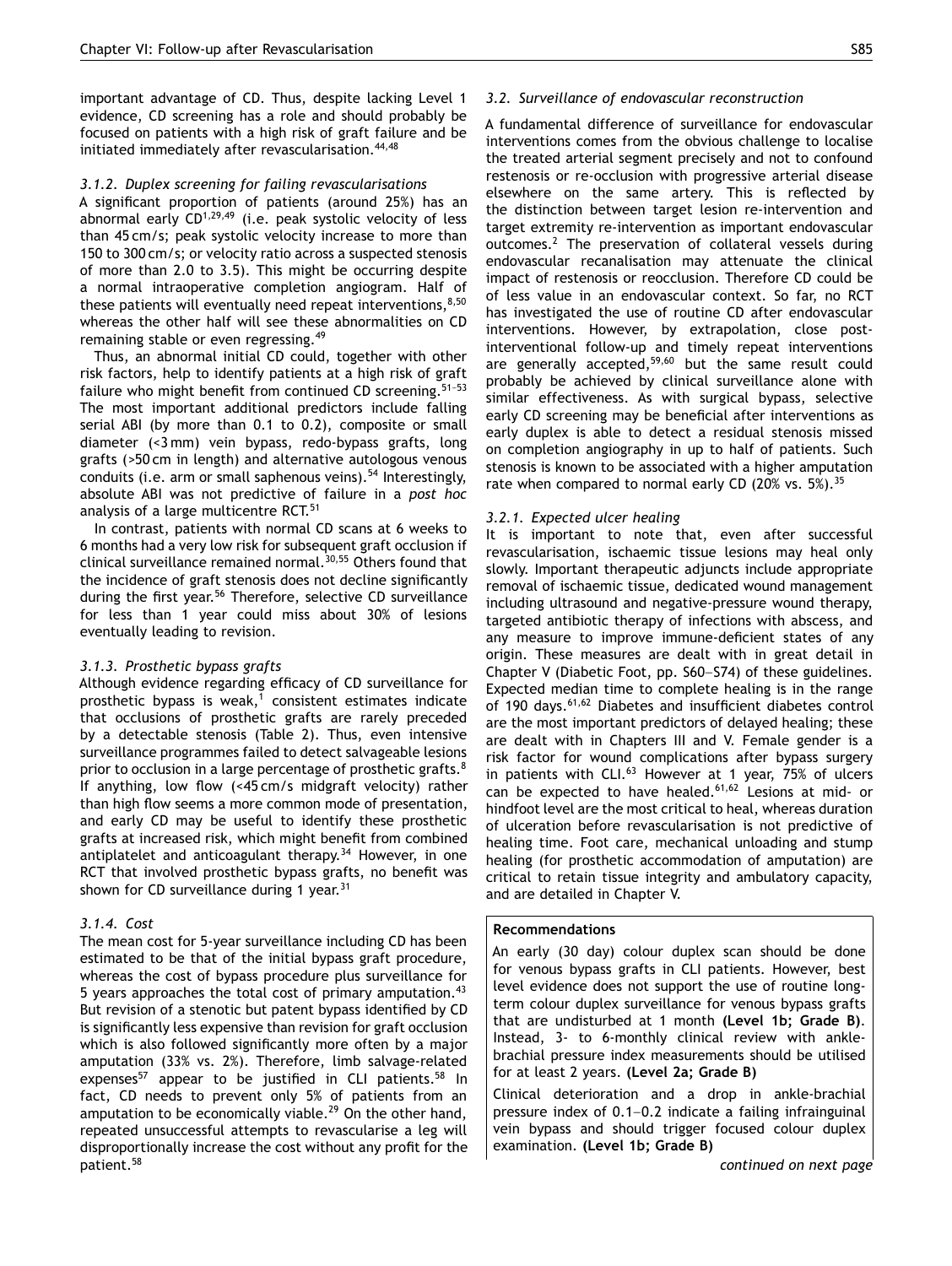#### Recommendations (cont'd)

A colour duplex scan at 6 weeks to 6 months helps predicting which venous graft is likely to fail and should benefit from surveillance. (Level 2b; Grade C)

Other reconstructions with a likely benefit from colour duplex surveillance include composite vein bypass, redobypass grafts, small diameter (<3 mm) venous grafts, long vein bypass (>50 cm) and alternative autologous venous conduits. (Level 2b; Grade C)

An early colour duplex scan is useful after endovascular revascularisation for CLI to identify those at risk for failure (Level 3b; Grade C). However, there is no evidence supporting routine long-term colour duplex surveillance after endovascular revascularisation.

Best level evidence does not support the use of colour duplex imaging compared to clinical follow-up with anklebrachial pressure index measurements every 3 months in patients with prosthetic bypass. (Level 1b; Grade B)

## Critical issues

- More studies are needed to ensure general applicability of the above findings to patients with CLI, including the preferred duration of CD and/or clinical surveillance.
- The role and duration of CD surveillance after endovascular revascularisation including use of stents, subintimal recanalisation and endarterectomy devices should be better evaluated as compared to clinical surveillance with ABI measurements.
- Cost-effectiveness analyses are lacking regarding preferred surveillance modalities after bypass or endovascular revascularisation in patients with CLI.
- There is a need for stratified analyses comparing prophylactic measures, surveillance or repeat interventions during follow-up between above- and below-the-knee bypass in CLI patients. Available evidence pertains predominantly to below-the-knee reconstructions, but differential outcomes should be explored.

# 4. Repeat revascularisation

Approximately 40% of CLI patients undergoing vein bypass will need a secondary intervention during follow-up; and in a third of them the contralateral limb will be involved.<sup>52,64</sup> Around 20% of bypass procedures result in graft occlusion or amputation.53,54,65,66 Overall, this rate corresponds to an estimated average of 1.75 repeat interventions per patient for a 3-year period. $64$ 

The success rate of secondary procedures for endovascular and surgical techniques is generally high, as long as the bypass or the angioplasty segment is not occluded. In contrast, once a graft has failed long-term patency is poorer after revision and limb salvage rate is moderate.<sup>67</sup> Timing of bypass failure is an important indicator of prognosis: the risk of amputation increases five-fold for early bypass failure (<30 days) as compared to failure after 30 days, as half of patients with early failure will develop untreatable critical ischaemia and immediate amputation.65 Similarly, early repeat intervention (<120–180 days) is associated with impaired outcome as compared to late re-intervention.<sup>68,69</sup>

#### 4.1. Failing bypass

Stenotic vein bypass can be salvaged with similar success by endovascular or surgical techniques,  $54,59,68,70$  even though surgical revisions are more durable and necessitate fewer subsequent re-interventions.<sup>71</sup> Midgraft stenoses are more benign than anastomotic stenoses, $70$  and late-appearing short lesions have a favourable prognosis as compared to early and extensive stenoses.<sup>68</sup> Overall revision failure is in the range of 30% and is similar between surgical and endovascular approaches.71

For stenoses located within the main body of the graft, surgical patch angioplasty and interposition grafting using autologous vein are equally effective in prolonging assisted primary patency. Alternatively, endovascular angioplasty may be used with comparable early results,  $71,72$  although results are not as good as primary endovascular interventions for native CLI lesion.<sup>73</sup> Thus, the choice of the technique depends on anatomical characteristics and accessibility of the lesion.<sup>47</sup>

Outcome of recurrent stenosis is markedly inferior with endovascular angioplasty, and such lesions probably benefit from surgical revision.<sup>74</sup> Other types of lesions for which surgical repair should be preferred based on its durability include early lesions and lesions within anastomoses.70 Endovascular revision is probably best suited for short  $( $2 \text{ cm}$ )$  and late-appearing lesions  $( $3-4$  months)$ involving the mid-graft, where it reaches similar durability as surgical revision.<sup>58,68-70</sup>

## 4.2. Failed bypass

Bypass occlusion is a critical event and should undergo urgent revision if the bypass is to be maintained. However, graft salvage attempts fail in up to  $65\%$  of patients;<sup>57,65</sup> and about half of graft occlusions will eventually lead to amputation.34,65

For occluded vein grafts, surgical revision including placement of a new bypass is preferred, since endovascular revision is less durable.<sup>71</sup> For occluded prosthetic bypasses, graft salvage surgery is associated with acceptable long-term results only for above-the-knee or extra-anatomic grafts. Occluded below-the-knee grafts are preferably replaced by a new bypass to a new outflow artery using an autologous vein.<sup>66</sup>

In some cases, catheter-directed thrombolysis is an appealing alternative. In a recent RCT, a mixed cohort of 124 patients with bypass occlusion was assigned to either surgical revision or intra-arterial thrombolysis.<sup>75</sup> Catheter placement failed in almost 40% of cases and composite clinical outcome at both 30 days and 1 year favoured surgical revision with new graft placement for chronically (>14 days) occluded grafts. However, patients with acute graft thrombosis (<14 days) had a lower amputation rate after successful thrombolysis at 1 year. Other authors have confirmed intra-arterial thrombolysis as a favourable strategy for acute graft occlusions and that it seems to give best results in above-the-knee prosthetic grafts in place at least for 1 year.<sup>76</sup> However, half of these grafts re-occlude within 1 month, particularly if thrombolysis fails to unmask an underlying correctable stenosis.<sup>76,77</sup>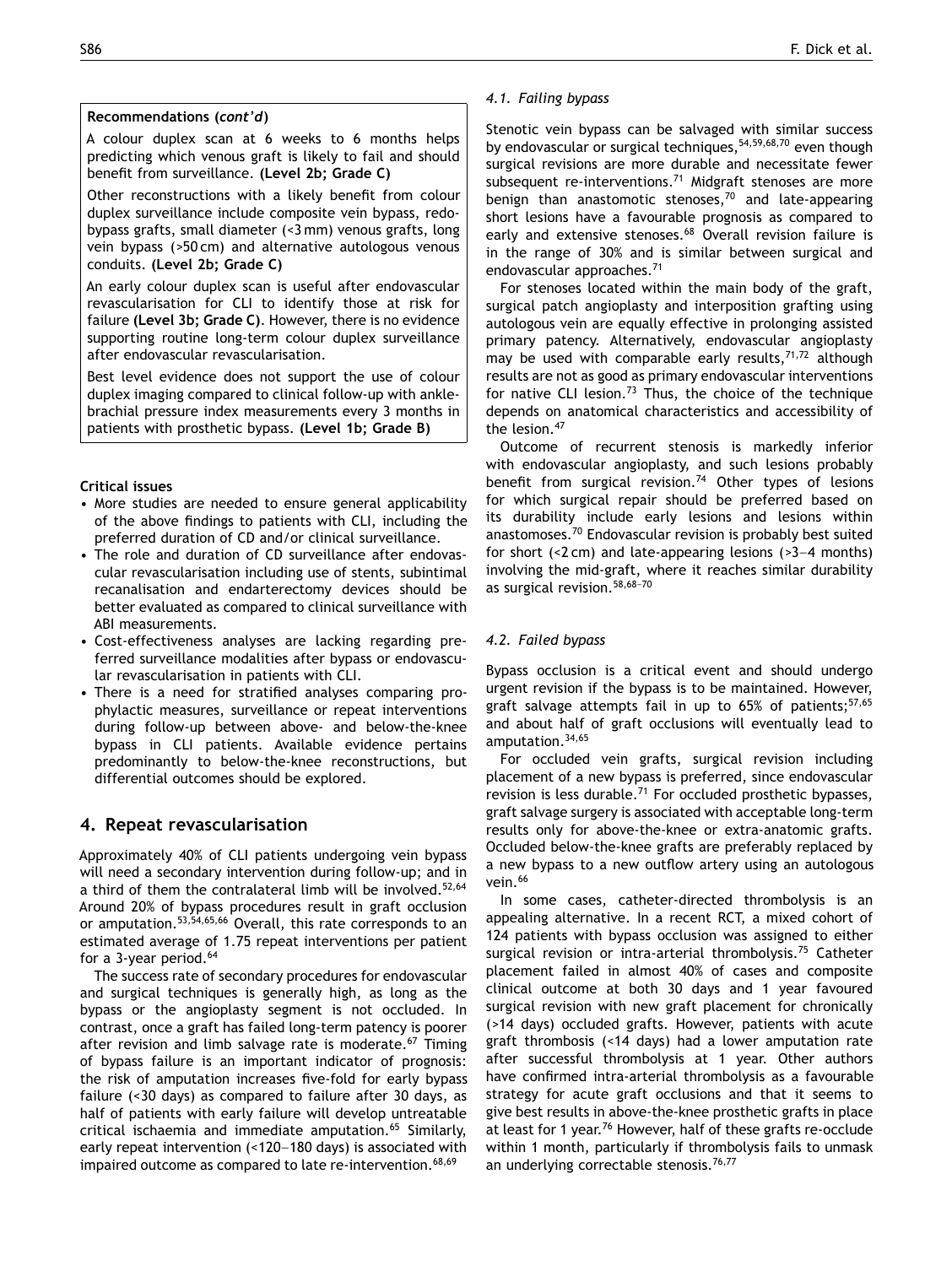#### 4.2.1. Endovascular reconstruction

In 35% of cases a repeat intervention is needed within 1 year after endovascular revascularisation for CLI.<sup>59,60</sup> Although technical success of second-time endovascular angioplasty is in the range of 95%, its mid-term patency may be limited,  $69$ particularly in diabetic patients.<sup>59</sup> Therefore, multiple reinterventions may be needed for sustained limb salvage.<sup>59</sup> Early failure (<180 days) of initial endovascular intervention is a predictor of poor success of secondary intervention<sup>69</sup> and indicates that surgical alternatives should be considered. Overall, similar proportions of failed endovascular reconstructions are amenable to surgical or endovascular revision with comparable results.<sup>59,60</sup> Therefore, attempts at revision should be tailored individually.

#### Recommendations

In venous bypass, an early (<4 months) stenosis or one that involves the anastomosis may benefit from surgical revision (Level 2b; Grade C). In this setting, patch angioplasty using autologous vein and interposition vein grafts are equally effective. (Level 2b; Grade B)

Late-appearing and short (<2 cm) stenosis located within the main body of a vein graft can be treated with equivalent efficacy using endovascular intervention or surgical revision (Level 2b; Grade B). However, recurrent stenosis has an inferior outcome when treated by angioplasty and is likely to benefit from surgical revision. (Level 4; Grade C)

Following vein graft revision, ongoing clinical and colour duplex surveillance is recommended as the risk of new restenosis appears to be high. (Level 4; Grade C)

Following graft occlusion, intra-arterial thrombolysis may be an option in patients without acute critical ischaemia and a recent occlusion (<14 days) of a prosthetic or vein bypass above the knee and in place for at least 1 year, provided that there are no contraindications and that lysis can be accomplished safely. Surgical revision with a new graft using an autologous vein remains the preferred salvage procedure for other types of graft occlusion. (Level 2b; Grade C)

Failing or failed endovascular revascularisations can be treated with similar efficacy by endovascular or surgical revision (Level 2b; Grade C). However, early repeated endovascular interventions (<180 days) are associated with a poor outcome. In these cases, a surgical alternative may be preferable. (Level 4; Grade C)

## Critical issues

- There is a need to study the best available treatment for in-stent restenosis and after graft failure.
- A RCT is needed to evaluate the role of drug-eluting stents for restenosis after angioplasty and for venous graft stenosis.

# 5. Follow-up in specific contexts

## 5.1. Diabetic patients

A large proportion of CLI patients are diabetic<sup>59</sup> and may be challenging to manage. Expected clinical outcomes are supposedly similar between surgical and endovascular reconstruction,59 but as diabetic patients tend to present with an advanced stage of peripheral vascular disease, they may demonstrate reduced primary patency rates.<sup>59,78</sup> However, with timely and repeated use of salvage reinterventions, acceptable secondary patency and limb salvage rates can be reached.<sup>78,79</sup> Therefore, diabetic patients are a subset likely to benefit from close long-term surveillance during follow-up.<sup>59</sup>

## 5.1.1. Patients with end-stage renal disease

The proportion of patients with both CLI and chronic renal failure is increasing. But with an aggressive repeat revascularisation approach, peri-operative mortality and graft patency rates as well as expected 4-year survival rates tend to approach those of patients with normal renal function.80 The risk of amputation is however markedly  $increased$  in dialysis patients. $80-83$  Major amputation despite a patent graft occurs in 10% of patients with end-stage renal disease, 37,39 particularly when prosthetic graft material has been used in non-ambulatory patients with extensive tissue loss.37,38,80,82,84 In addition, secondary salvage procedures after bypass occlusion have a poor prognosis in patients with end-stage renal disease, and most will need a major amputation within 1 year of graft failure. $67$ 

#### 5.1.2. Elderly and functionally impaired patients

In elderly patients ( $\geq 80$  years), quality of care for CLI is not solely determined by the traditional measures of patency and limb salvage but particularly by functional outcomes. The most important predictor of preserved ambulatory capacity is the patient state at presentation, including mental state, pre-operative ambulatory capacity and independent living status.40,85 General outlook after open or endovascular revascularisation is fair for aged ambulatory patients with CLI, $86,87$  even for below-theknee reconstructions.<sup>88</sup> At 1 year, 88% of survivors are ambulatory, 85% live at home, and 80% do both, whereas at 5 years, 71% are still ambulatory, and 81% live independently.40 Therefore, those who were ambulatory and lived at home pre-operatively almost invariably continue to do so. Those with poor ambulatory function or who required assistance pre-operatively, however, are unlikely to improve their status after revascularisation even if technically successful.40,85,88 These findings question the appropriateness of revascularisation in functionally impaired and chronically ill patients.

## Recommendations

Diabetic patients are likely to benefit from close clinical and colour duplex-scan surveillance as primary patency rates are low and ankle-brachial pressure index may be unreliable. (Level 2b; Grade C)

Patients with end-stage renal disease and patients who are not ambulatory or are mentally incapacitated are unlikely to profit from any kind of continued limb salvage efforts. This is particularly true if tissue loss is extensive and no adequate autologous vein is available. (Level 2b; Grade C)

# Conflict of Interest/Funding

None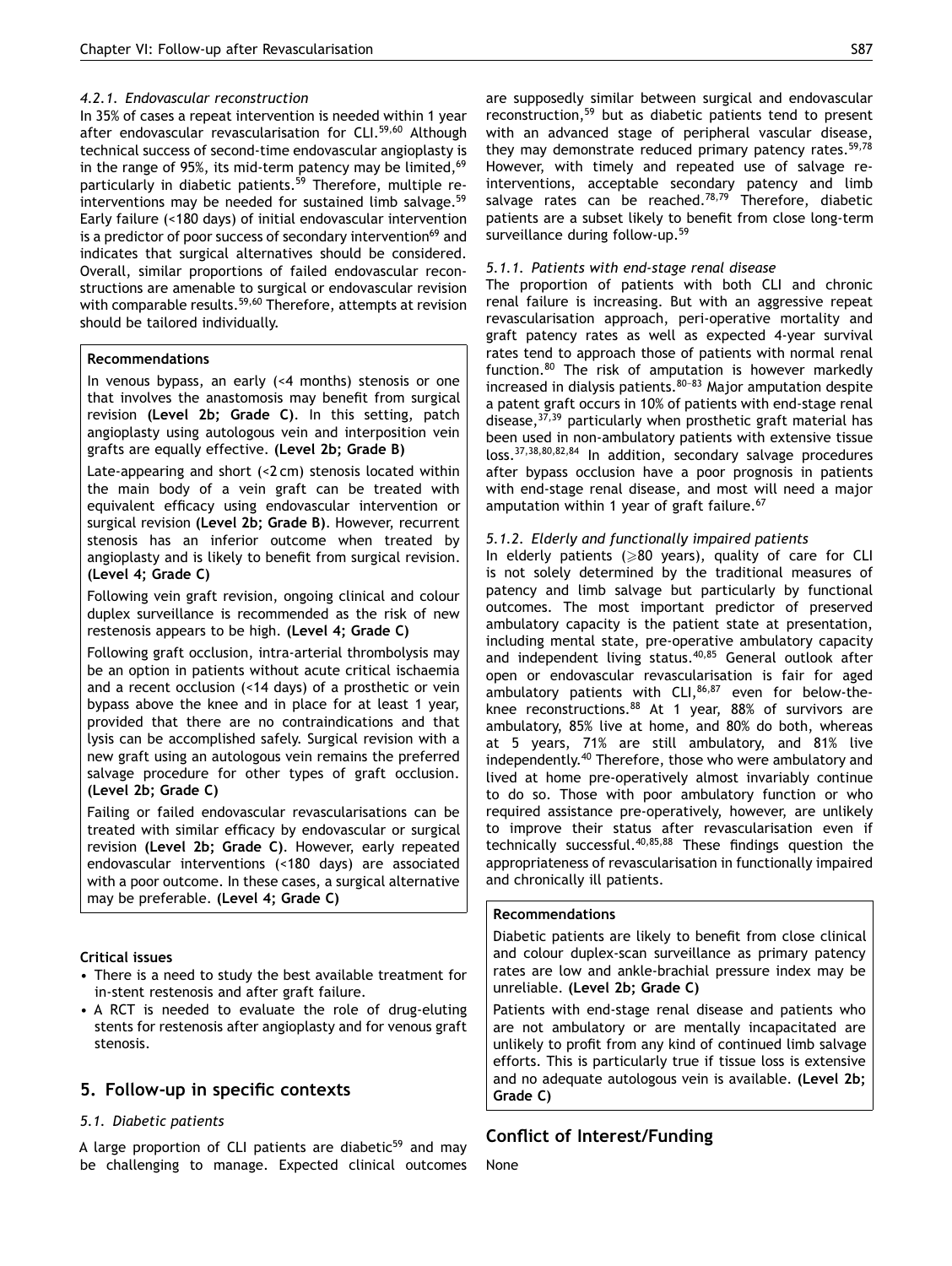# References

- 1 Lane T, Mecalfe M, Narayanan S, Davies AH. Post-operative surveillance after open peripheral arterial surgery. Eur J Vasc Endovasc Surg 2011; in press.
- 2 Diehm N, Baumgartner I, Jaff M, Do DD, Minar E, Schmidli J, et al. A call for uniform reporting standards in studies assessing endovascular treatment for chronic ischaemia of lower limb arteries. Eur Heart J 2007:28:798-805.
- 3 Ihlberg L, Luther M, Tierala E, Lepantalo M. The utility of duplex scanning in infrainguinal vein graft surveillance: Results from a randomised controlled study. Eur J Vasc Endovasc Surg 1998;16:  $19-27.$
- 4 Hirsch AT, Haskal ZJ, Hertzer NR, Bakal CW, Creager MA, Halperin JL, et al. ACC/AHA 2005 practice guidelines for the management of patients with peripheral arterial disease. Circulation 2006;113:e463-654.
- 5 Norgren L, Hiatt WR, Dormandy JA, Nehler MR, Harris KA, Fowkes FG, et al. Inter-society consensus for the management of peripheral arterial disease (TASC II). Eur J Vasc Endovasc Surg 2007;33(Suppl 1):S1-75.
- 6 Schanzer A, Hevelone N, Owens CD, Beckman JA, Belkin M, Conte MS. Statins are independently associated with reduced mortality in patients undergoing infrainguinal bypass graft surgery for critical limb ischemia. J Vasc Surg 2008;47:774-81.
- 7 Ramo OJ, Juha L, Martti S, Hannu H, Pauliina RM, Risto M. Effects of lovastatin in prevention of restenosis after percutaneous transluminal angioplasty in lower limbs. Int J Angiol 1995;4:173-6.
- 8 Carter A, Murphy MO, Halka AT, Turner NJ, Kirton JP, Murray D, et al. The natural history of stenoses within lower limb arterial bypass grafts using a graft surveillance program. Ann Vasc Surg 2007;21:695––703.
- 9 Henke PK, Blackburn S, Proctor MC, Stevens J, Mukherjee D, Rajagopalin S, et al. Patients undergoing infrainguinal bypass to treat atherosclerotic vascular disease are underprescribed cardioprotective medications: Effect on graft patency, limb salvage, and mortality. J Vasc Surg 2004;39:357-65.
- 10 Sasaki Y, Suehiro S, Becker AE, Kinoshita H, Ueda M. Role of endothelial cell denudation and smooth muscle cell dedifferentiation in neointimal formation of human vein grafts after coronary artery bypass grafting: Therapeutic implications. Heart 2000;83:69-75.
- 11 Dörffler-Melly J, Büller HR, Koopman MM, Prins MH. Antithrombotic agents for preventing thrombosis after infrainguinal arterial bypass surgery. Cochrane Database Syst Rev 2003.
- 12 Brown J, Lethaby A, Maxwell H, Wawrzyniak AJ, Prins MH. Antiplatelet agents for preventing thrombosis after peripheral arterial bypass surgery. Cochrane Database Syst Rev 2008.
- 13 Dörffler-Melly J, Koopman MM, Prins MH, Büller HR. Antiplatelet and anticoagulant drugs for prevention of restenosis/reocclusion following peripheral endovascular treatment. Cochrane Database Syst Rev 2005.
- 14 Becquemin JP. Effect of ticlopidine on the long-term patency of saphenous-vein bypass grafts in the legs. Etude de la Ticlopidine après Pontage Fémoro-Poplité and the Association Universitaire de Recherche en Chirurgie. N Engl J Med 1997;337:1726-31.
- 15 Edmondson RA, Cohen AT, Das SK, Wagner MB, Kakkar VV. Lowmolecular weight heparin versus aspirin and dipyridamole after femoropopliteal bypass grafting. Lancet 1994;344:914-8.
- 16 Jivegård L, Drott C, Gelin J, Groth O, Hensäter M, Jensen N, et al. Effects of three months of low molecular weight heparin (dalteparin) treatment after bypass surgery for lower limb ischemia –– a randomised placebo-controlled double blind multicentre trial. Eur J Vasc Endovasc Surg 2005;29:190-8.
- 17 Belch JJ, Dormandy J, Committee CW, Biasi GM, Cairols M, Diehm C, et al. Results of the randomized, placebocontrolled clopidogrel and acetylsalicylic acid in bypass surgery

for peripheral arterial disease (CASPAR) trial. J Vasc Surg 2010;52:825-33, 833.e1-2.

- 18 Oake N, Fergusson DA, Forster AJ, van Walraven C. Frequency of adverse events in patients with poor anticoagulation: A metaanalysis. CMAJ 2007;176:1589-94.
- 19 Oake N, Jennings A, Forster AJ, Fergusson D, Doucette S, van Walraven C. Anticoagulation intensity and outcomes among patients prescribed oral anticoagulant therapy: A systematic review and meta-analysis. CMAJ 2008;179:235-44.
- 20 Tangelder MJ, Algra A, Lawson JA, Hennekes S, Eikelboom BC. Optimal oral anticoagulant intensity to prevent secondary ischemic and hemorrhagic events in patients after infrainguinal bypass graft surgery. Dutch BOA study group. J Vasc Surg 2001;33:522––7.
- 21 Dorffler-Melly J, Mahler F, Do DD, Triller J, Baumgartner I. Adjunctive abciximab improves patency and functional outcome in endovascular treatment of femoropopliteal occlusions: Initial experience. Radiology 2005;237:1103––9.
- 22 Koppensteiner R, Spring S, Amann-Vesti BR, Meier T, Pfammatter T, Rousson V, et al. Low-molecular-weight heparin for prevention of restenosis after femoropopliteal percutaneous transluminal angioplasty: A randomized controlled trial. J Vasc Surg 2006;44:  $1247 - 53$ .
- 23 Watson L, Ellis B, Leng GC. Exercise for intermittent claudication. Cochrane Database Syst Rev 2008:CD000990.
- 24 Bendermacher BL, Willigendael EM, Teijink JA, Prins MH. Supervised exercise therapy versus non-supervised exercise therapy for intermittent claudication. Cochrane Database Syst Rev 2006:CD005263.
- 25 Hansrani M, Stansby Gerard P. Homocysteine lowering interventions for peripheral arterial disease and bypass grafts. Cochrane Database Syst Rev 2002.
- 26 Heneghan HM, Sultan S. Homocysteine, the cholesterol of the 21st century. Impact of hyperhomocysteinemia on patency and amputation-free survival after intervention for critical limb ischemia. J Endovasc Ther 2008;15:399-407.
- 27 Golledge J, Beattie DK, Greenhalgh RM, Davies AH. Have the results of infrainguinal bypass improved with the widespread utilisation of postoperative surveillance? Eur J Vasc Endovasc Surg 1996;11:388-92.
- 28 Ihlberg L, Luther M, Alback A, Kantonen I, Lepantalo M. Does a completely accomplished duplex-based surveillance prevent vein-graft failure? Eur J Vasc Endovasc Surg 1999;18:395-400.
- 29 Davies AH, Hawdon AJ, Sydes MR, Thompson SG; VGST Participants. Is duplex surveillance of value after leg vein bypass grafting? Principal results of the vein graft surveillance randomised trial (VGST). Circulation 2005;112:1985-91.
- 30 Mofidi R, Kelman J, Berry O, Bennett S, Murie JA, Dawson AR. Significance of the early postoperative duplex result in infrainguinal vein bypass surveillance. Eur J Vasc Endovasc Surg 2007;  $34:327-32$ .
- 31 Lundell A, Lindblad B, Bergqvist D, Hansen F. Femoropoplitealcrural graft patency is improved by an intensive surveillance program: A prospective randomized study. J Vasc Surg 1995;21:  $26 - 33.$
- 32 Dunlop P, Sayers RD, Naylor AR, Bell PR, London NJ. The effect of a surveillance programme on the patency of synthetic infrainguinal bypass grafts. Eur J Vasc Endovasc Surg 1996;11:441––5.
- 33 Fasih T, Rudol G, Ashour H, Mudawi A, Bhattacharya V. Surveillance versus nonsurveillance for femoro-popliteal bypass grafts. Angiology 2004;55:251-6.
- 34 Brumberg RS, Back MR, Armstrong PA, Cuthbertson D, Shames ML, Johnson BL, et al. The relative importance of graft surveillance and warfarin therapy in infrainguinal prosthetic bypass failure. J Vasc Surg 2007;46:1160-6.
- 35 Humphries MD, Pevec WC, Laird JR, Yeo KK, Hedayati N,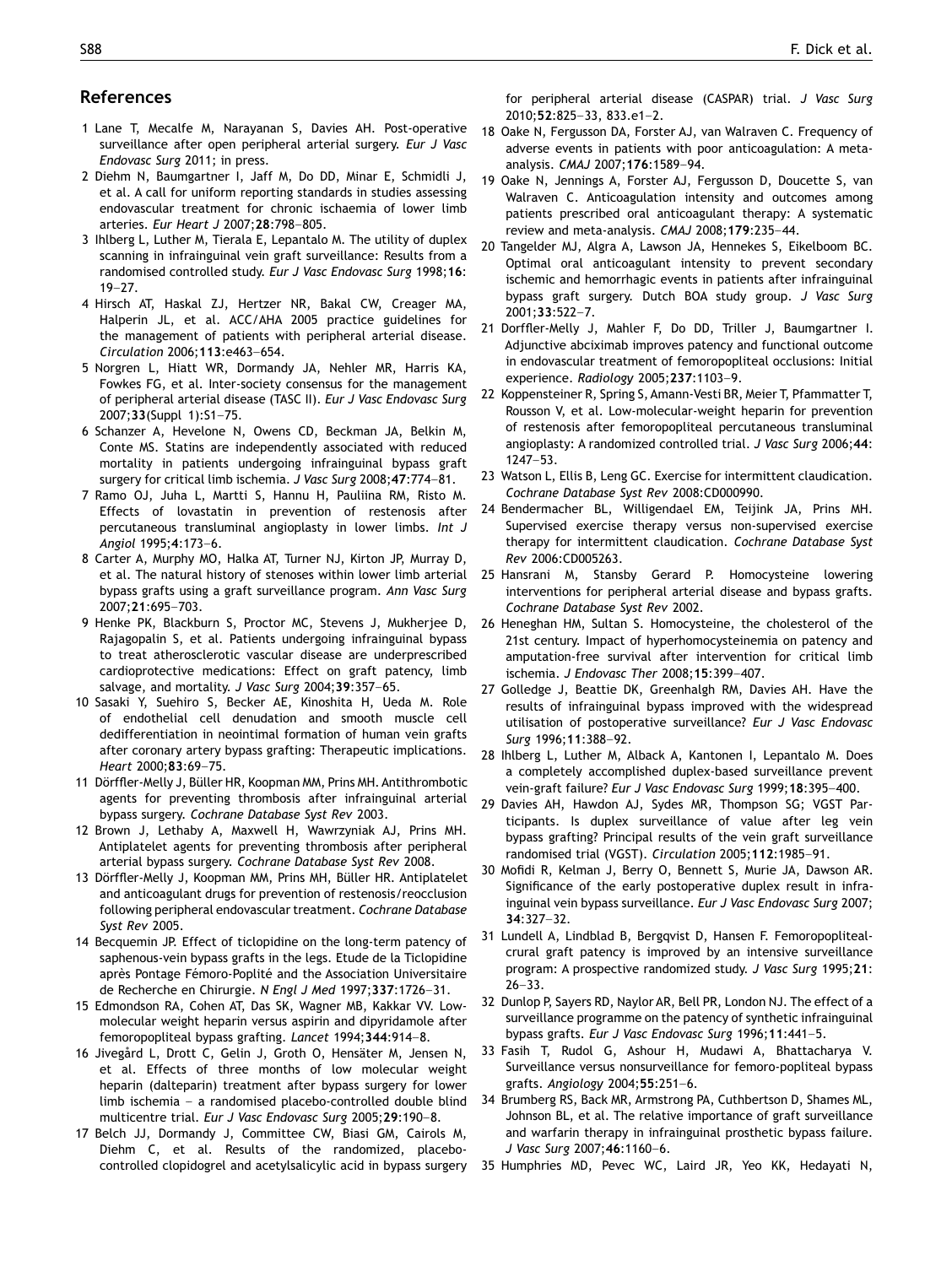Dawson DL. Early duplex scanning after infrainguinal endovascular therapy. J Vasc Surg 2011;53:353-8.

- 36 Mattos MA, van Bemmelen PS, Hodgson KJ, Ramsey DE, Barkmeier LD, Sumner DS. Does correction of stenoses identified with color duplex scanning improve infrainguinal graft patency? J Vasc Surg 1993;17:54-64.
- 37 Albers M, Romiti M, De Luccia N, Brochado-Neto FC, Nishimoto I, Pereira CA. An updated meta-analysis of infrainguinal arterial reconstruction in patients with end-stage renal disease. J Vasc Surg 2007;45:536-42.
- 38 Carsten 3rd CG, Taylor SM, Langan 3rd EM, Crane MM. Factors associated with limb loss despite a patent infrainguinal bypass graft. Am Surg 1998;64:33––7.
- 39 Simons JP, Goodney PP, Nolan BW, Cronenwett JL, Messina LM, Schanzer A; Vascular Study Group of Northern New England. Failure to achieve clinical improvement despite graft patency in patients undergoing infrainguinal lower extremity bypass for critical limb ischemia. J Vasc Surg 2010;51:1419-24.
- 40 Taylor SM, Kalbaugh CA, Blackhurst DW, Cass AL, Trent EA, Langan 3rd EM, et al. Determinants of functional outcome after revascularization for critical limb ischemia: An analysis of 1000 consecutive vascular interventions. J Vasc Surg 2006;44:747––55.
- 41 Cieri E, Lenti M, De Rango P, Isernia G, Marucchini A, Cao P. Functional ability in patients with critical limb ischaemia is unaffected by successful revascularisation. Eur J Vasc Endovasc Surg 2011;41:256-63.
- 42 Chetter IC, Spark JI, Scott DJ, Kent PJ, Berridge DC, Kester RC. Prospective analysis of quality of life in patients following infrainguinal reconstruction for chronic critical ischaemia. Br J Surg 1998;85:951––5.
- 43 Wixon CL, Mills JL, Westerband A, Hughes JD, Ihnat DM. An economic appraisal of lower extremity bypass graft maintenance. J Vasc Surg 2000;32:1-12.
- 44 Mills Sr JL. Infrainguinal vein graft surveillance: How and when. Semin Vasc Surg 2001;14:169-76.
- 45 Roth SM, Bandyk DF. Duplex imaging of lower extremity bypasses, angioplasties, and stents. Semin Vasc Surg 1999;12:275-84.
- 46 Hawdon AJ, Davies AH. Vein graft surveillance: Is the yield worth the effort? Acta Chir Belg 2003;103:379-82.
- 47 Kreienberg P, Cheema M, Chang BB, Paty PS, Roddy SP, Darling 3rd RC. Primary revision of mid-vein stenoses in venous bypass conduits: Venous patch versus interposition vein. J Vasc Surg 2007;45:929-34.
- 48 Idu MM, Truyen E, Buth J. Surveillance of lower extremity vein grafts. Eur J Vasc Surg 1992;6:456-62.
- 49 Westerband A, Mills JL, Kistler S, Berman SS, Hunter GC, Marek JM. Prospective validation of threshold criteria for intervention in infrainguinal vein grafts undergoing duplex surveillance. Ann Vasc Surg 1997;11:44-8.
- 50 Ferris BL, Mills Sr JL, Hughes JD, Durrani T, Knox R. Is early postoperative duplex scan surveillance of leg bypass grafts clinically important? J Vasc Surg 2003;37:495-500.
- 51 Schanzer A, Hevelone N, Owens CD, Belkin M, Bandyk DF, Clowes AW, et al. Technical factors affecting autogenous vein graft failure: Observations from a large multicenter trial. J Vasc Surg 2007;46:1180-90.
- 52 Tinder CN, Chavanpun JP, Bandyk DF, Armstrong PA, Back MR, Johnson BL, et al. Efficacy of duplex ultrasound surveillance after infrainguinal vein bypass may be enhanced by identification of characteristics predictive of graft stenosis development. J Vasc Surg 2008;48:613-8.
- 53 Goodney PP, Nolan BW, Schanzer A, Eldrup-Jorgensen J, Bertges DJ, Stanley AC, et al. Factors associated with amputation or graft occlusion one year after lower extremity bypass in northern New England. Ann Vasc Surg 2010;24:57-68.

54 Armstrong PA, Bandyk DF, Wilson JS, Shames ML, Johnson BL,

Back MR. Optimizing infrainguinal arm vein bypass patency with duplex ultrasound surveillance and endovascular therapy. J Vasc Surg 2004;40:724-30.

- 55 Mohan CR, Hoballah JJ, Schueppert MT, Sharp WJ, Kresowik TF, Miller EV, et al. Should all in situ saphenous vein bypasses undergo permanent duplex surveillance? Arch Surg 1995;130:483––7.
- 56 Passman MA, Moneta GL, Nehler MR, Taylor Jr LM, Edwards JM, Yeager RA, et al. Do normal early color-flow duplex surveillance examination results of infrainguinal vein grafts preclude the need for late graft revision? J Vasc Surg 1995;22:476-81.
- 57 Nguyen LL, Lipsitz SR, Bandyk DF, Clowes AW, Moneta GL, Belkin M, et al. Resource utilization in the treatment of critical limb ischemia: The effect of tissue loss, comorbidities, and graftrelated events. J Vasc Surg 2006;44:971––5.
- 58 Panayiotopoulos YP, Tyrrell MR, Owen SE, Reidy JF, Taylor PR. Outcome and cost analysis after femorocrural and femoropedal grafting for critical limb ischaemia. Br J Surg 1997;84:207-12.
- 59 Dick F, Diehm N, Galimanis A, Husmann M, Schmidli J, Baumgartner I. Surgical or endovascular revascularization in patients with critical limb ischemia: Influence of diabetes mellitus on clinical outcome. J Vasc Surg 2007;45:751-61.
- 60 Giles KA, Pomposelli FB, Spence TL, Hamdan AD, Blattman SB, Panossian H, et al. Infrapopliteal angioplasty for critical limb ischemia: Relation of transatlantic intersociety consensus class to outcome in 176 limbs. *J Vasc Surg* 2008;48:128-36.
- 61 Soderstrom M, Aho PS, Lepantalo M, Alback A. The influence of the characteristics of ischemic tissue lesions on ulcer healing time after infrainguinal bypass for critical leg ischemia. J Vasc Surg 2009;49:932––7.
- 62 Soderstrom M, Arvela E, Alback A, Aho PS, Lepantalo M. Healing of ischaemic tissue lesions after infrainguinal bypass surgery for critical leg ischaemia. Eur J Vasc Endovasc Surg 2008;36:90-5.
- 63 Nguyen LL, Brahmanandam S, Bandyk DF, Belkin M, Clowes AW, Moneta GL, et al. Female gender and oral anticoagulants are associated with wound complications in lower extremity vein bypass: An analysis of 1404 operations for critical limb ischemia. J Vasc Surg 2007;46:1191––7.
- 64 Cheshire NJ, Noone MA, Wolfe JH. Re-intervention after vascular surgery for critical leg ischaemia. Eur J Vasc Surg 1992;6:545––50.
- 65 Domenig CM, Hamdan AD, Holzenbein TJ, Kansal N, Aulivola B, Skillman JJ, et al. Timing of pedal bypass failure and its impact on the need for amputation. Ann Vasc Surg 2005;19:56-62.
- 66 Ascer E, Collier P, Gupta SK, Veith FJ. Reoperation for polytetrafluoroethylene bypass failure: The importance of distal outflow site and operative technique in determining outcome. J Vasc Surg 1987;5:298––310.
- 67 Rhodes JM, Gloviczki P, Bower TC, Panneton JM, Canton LG, Toomey BJ. The benefits of secondary interventions in patients with failing or failed pedal bypass grafts. Am J Surg 1999;178:151––5.
- 68 Avino AJ, Bandyk DF, Gonsalves AJ, Johnson BL, Black TJ, Zwiebel BR, et al. Surgical and endovascular intervention for infrainguinal vein graft stenosis. J Vasc Surg 1999;29:60-70.
- 69 Robinson 3rd WP, Nguyen LL, Bafford R, Belkin M. Results of second-time angioplasty and stenting for femoropopliteal occlusive disease and factors affecting outcomes. J Vasc Surg 2011;53:651––7.
- 70 Hagino RT, Sheehan MK, Jung I, Canby ED, Suri R, Toursarkissian B. Target lesion characteristics in failing vein grafts predict the success of endovascular and open revision. J Vasc Surg 2007;46:  $1167 - 72$ .
- 71 Berceli SA, Hevelone ND, Lipsitz SR, Bandyk DF, Clowes AW, Moneta GL, et al. Surgical and endovascular revision of infrainguinal vein bypass grafts: Analysis of midterm outcomes from the PREVENT III trial. J Vasc Surg 2007;46:1173-9.
- 72 Tonnesen KH, Holstein P, Rordam L, Bulow J, Helgstrand U,